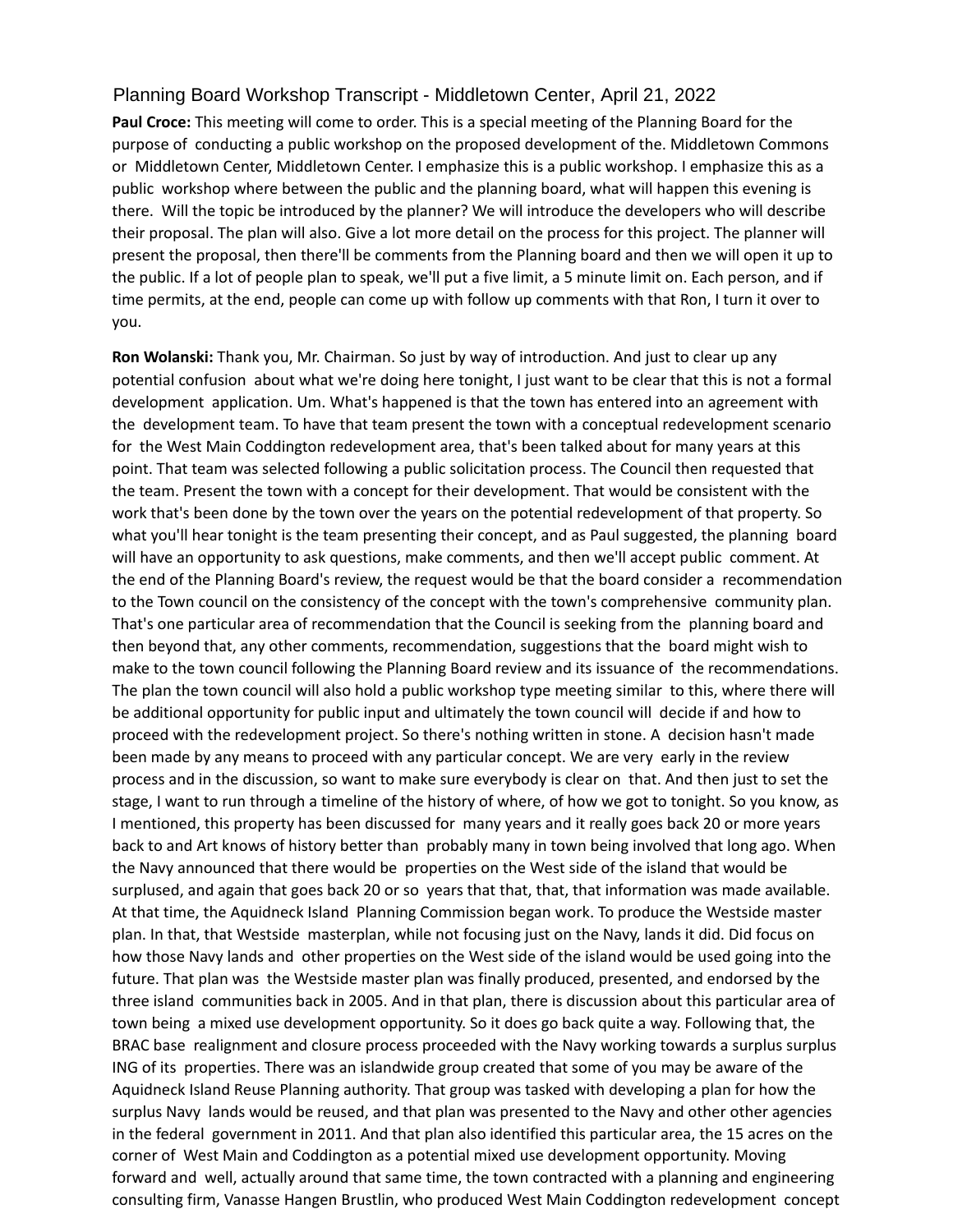plan that was again in 2011. That plan has been posted on the town website for several years and that was really the first UM work done by the town to develop that concept; there was additional work done by a different firm matrix design group in 2014. In 2014, further refining some of the mixed-use concepts that the BHP plan presented. In 2014, 2015, the Middletown Comprehensive Community Plan was drafted and eventually adopted, and within that plan their specific reference to this, to this area and reference to that design work, conceptual design work that was completed by Vanesse Hangen Brustlin. And again, that the comp plan, I guess reaffirmed the town's goal that that property be considered for mixed-use development. In 2018, the town was finally able to purchase the three acre former Navy Lodge property on the corner of West Main Road and Coddington Highway for \$1.3 million. That was a culmination of, at least in Middletown's area, the transfer of Navy land. It's available for development and we're still working with the Navy as, as you all know, for the transfer of the shoreline property at the end of Green Lane for a park that's all part of that same BRAC process that goes back that many years, but we're still working to get that completed. So fast forward to 2020 and that's when the Town Council authorized the town administration to put out an RFI request for information and interest from potential development partners for the redevelopment of that property. The first attempt was in March of 2020, just as the pandemic hit, we received just one response to that request or to that solicitation, and it was actually from the Landings Group at that time. Given the limited interest and you know recognition that the pandemic was probably impacting our ability to get some response the RFI was reissued in June of 2021. At that point, the town received three responses. One response from the selected development team and then two others. The town council, as I said earlier, selected the team that you'll hear from tonight to proceed and provide a concept plan for consideration by the town. And I think that's all I have to say. I've already talked about what happens next. You'll issue your recommendation to the Town Council. Town Council will consider the proposal, except more public input. Consider the Planning Board's recommendations and decide how it wishes to proceed. So with that, I think we'll turn it over to the development team for their presentation.

**Gerard Galvin:** Mr. Chair, members of the Planning board, Gerard Galvin for the development team. First, I'd like to thank Ron Wolanski for that introduction for tonight's meeting and for all of his work facilitating this process to date. I'd also like to thank Peter Regan and Sean Brown for their active participation and collaboration to date. As Ron mentioned, we're at the initial stages of this public review and there's a lot of work that remains to be done and we look forward to continuing that work with the town staff. I want to run through the presentation we'll be giving tonight and who's going to be presenting. So you have a sense of who will be coming before you and addressing which topics. First, we will be having Chris Bicho who's principle of the landings, real estate group, and part of the development team. He'll walk you through the site plan and he will discuss the residential component of the project. Specifically the workforce housing component of the project. Next, Jim Karam from First Bristol Corporation will present his vision for the hotel and retail component of the project. Mr. Karam's Company has partnered for many years locally on the island with Kempenaar Real Estate. They have a number of successful hotels on the island and he can speak to the demand for additional units and specifically on the demand that the Navy has for extended stay housing or transient housing here and units here on the island. Next we'll have Paige Bronk address the board to summarize his opinions on the consistency of this project with the town's comprehensive plan. As you know, Mr. Brunk is a certified planner. He's been, he's testified in front of you many times. He's been accepted as an expert in planning by you many times. He has extensive experience both on the municipal side and on the development side and you have received his full report as part of this project in advance. It's been made public on the town's website, but he can present some of the highlights of that to you. And finally, we have Jeffrey Dirk from Vanesse and Associates available by Zoom. He is our traffic consultant and although we are at a very early stage, preliminary stage and a good deal more of engineering and permitting will be done on this project, he can share with you his initial thoughts on the traffic flow and impacts of this project and answer any questions you might have on that. So we look forward to your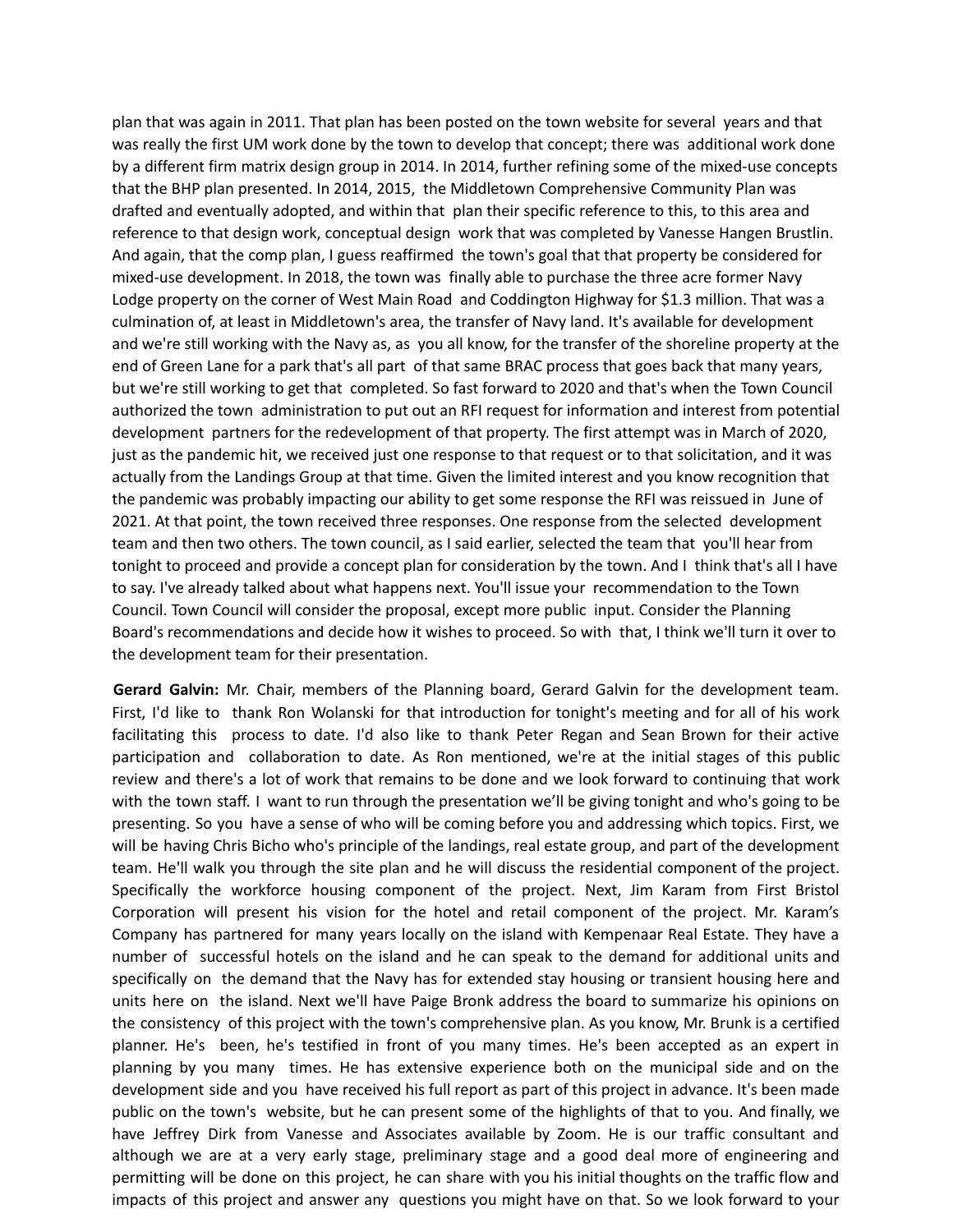questions throughout the evening, we look forward to the public comment, so we can better understand the opinions and concerns of the public. Ultimately, we hope you see this as a unique opportunity that we have to advance the town's interests and do something meaningful with this property that is consistent with the comprehensive plan before I have Mr Bicho come up. There was one element of the project that we saw raised in comments repeatedly having to do with the library, the size of the library, location of the library and I just wanted to address up front. As you've seen in the plan, there is designated municipal space. As part of this plan. The exact use of that space is yet to be determined. And we are, will be waiting for more input from the town in terms of whether they want to build a new library there they may want to build the new library elsewhere. But what we feel is important is that as part of this proposal, there is going to be. A good chunk of this land, designated for a municipal use. So that's an open issue more work will be done to determine how that will look ultimately. But as with much of this project, we're at a conceptual stage and there's more work to be done on that point. So unless you have any questions for me, I would call Chris Bicho up and Chris will walk you through the site plan and speak to the residential component of the project.

**Christopher Bicho:** My name is Christopher Bicho 96 Diane Ave, Portsmouth, RI I feel like I'm here constantly every month I could do a show. Thank you very much for having us tonight. I'm going to run you through the master plan. We can talk about the workforce housing and the market rate housing we're proposing. You know, first of all, we as a team are extremely excited about this project. I think this has been a long time in coming. I was fortunate enough to have the ability to purchase Landings apartment community, which is about 26 acres to the West of this property and quite frankly me personally, this has been, not only a goal, but a little bit of a dream to really make a community on the corner of Coddington and West Main Road where we have pedestrian, bicycle, vehicle, retail, hospitality and with you know, more than 3000 people being able to access this economic activity. And then use that access of economic activity to really leverage, leverage that success and bring that to the other side of the street, the east side of West Main Road and create, as I know, are you so most elderly speak of many times on East Main Road, a gateway to Middletown. This is a, the second, the busiest artery we have through our town and we have the ability to create an absolute special gateway right into the town of Middletown and that's the opportunity we're presented with. It's been studied ad nauseum, I mean, for years, for decades, between the Navy, the town, and I'm hopeful tonight that the plan we present before the planning board and people here who are genuinely concerned and excited, I would imagine at the same time for this to happen. It's a tremendous opportunity for our town. And you know, this is only a concept and I think, I know Gerard mentioned it, but we're just presenting a concept and this is a phenomenal opportunity for us to not only hear your ideas from the planning board and hear the ideas from the community. So with that being said, Ron, why don't we go through. The development team's been introduced, they'll speak following the presentation of the residential. Jim here will talk about the retail and hospitality and we have a great team of technical experts, CDA - Cordtsen Design, right there on West Main Road. J, Grover and his team has put there, honestly, Jay is the most excited person doing this. He's put his heart into this master plan and he's really come up with some innovative designs and ideas with his group. We have diprete engineering who's done an enormous amount of work for the Navy, understands this infrastructure here in Middletown and is going to help us through that part. And Venice will help us with. I think what is all obvious to us, the traffic concern. Ron. Well, that's it. It's 15 acres of a tremendous opportunity. Currently it's been used for school. It's been used for our library. It's been used as recreation. We are sensitive, I think the town's planning department is sensitive and everyone in town is sensitive to the fact that the displacement of some of these activities will need to be relocated somewhere in town and we appreciate that and we are working with the town through that process. In addition, part of this land, part of our development, does have the Navy's control in it, including the recreation easement as well as a piece of land to the north of this property. So we're going to be working with the Navy to help them help us make this an outstanding development. The components, if we go to the next slide, I think we can really get into it. These are some renderings of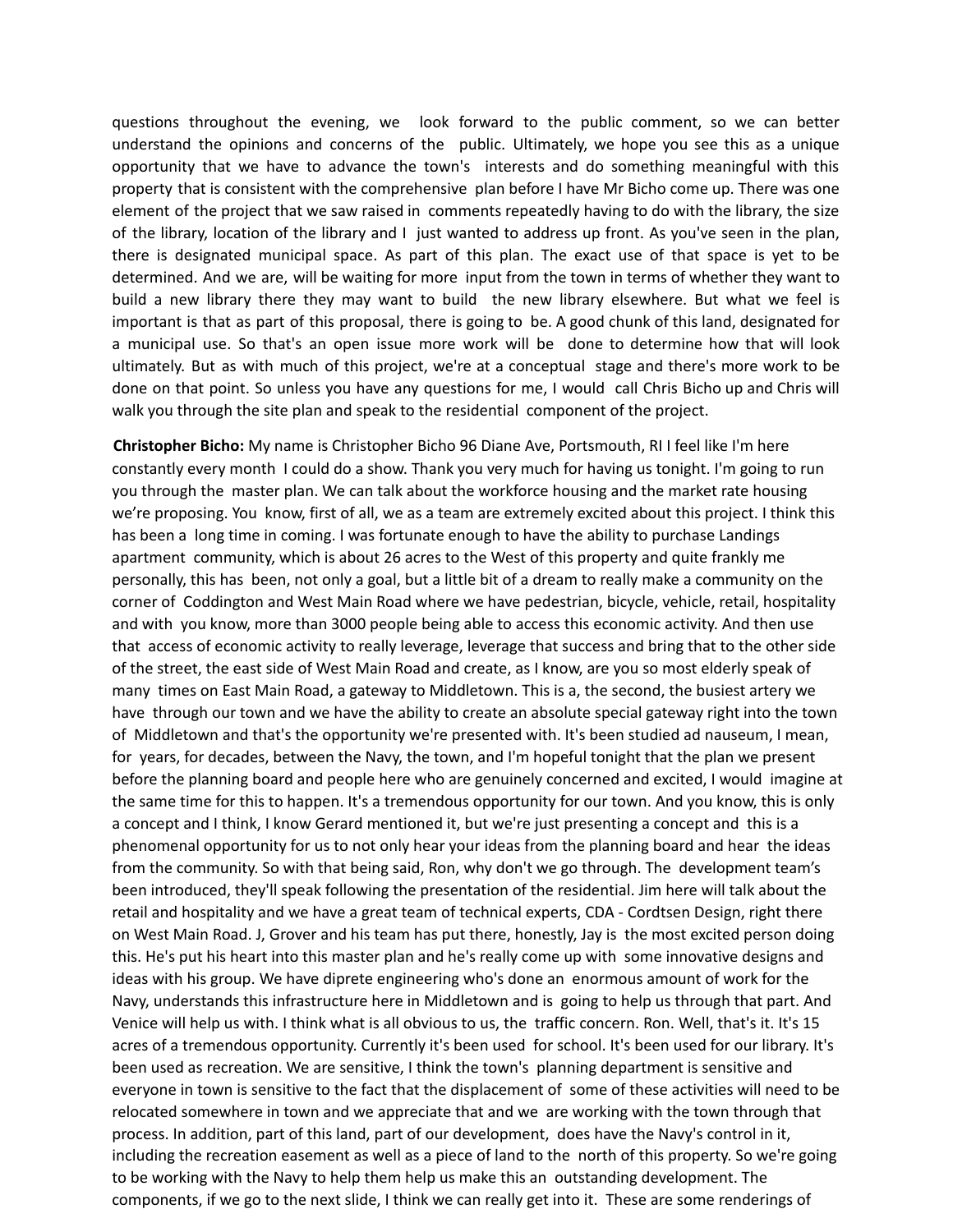what we're trying to create, and that's a pedestrian, and I'm just gonna move. *"(Paul Croce) If you do,* could you take the hand microphone? Yeah, down there and hold it up close. I'm told to tell you to hold it *up close."* OK. Thank you. What I'd like to do, Ron, maybe you could go to the overview first. And we could take, get you the overall 10,000 foot concept of where we're trying to get to and then then we can kind of slide back to the renderings just so everybody has a perspective of where we are, in the...I know the pretty pictures are great to look at but, OK. This is the nuts and bolts. This is where the rubber meets the road. What we're looking at is taking the opportunity of these 15 acres. And developing a vibrant, connected, economic driven neighborhood that has retail hospitality has people living, breathing, walking around, being entertained, being culturally satisfied, having opportunities for education, all in our cornerstone of Middletown. Right here we have Coddington West Main Road, which would be the anchor for the hospitality. And you know, we read a lot of the surveys, we understand people's concern about another hotel, and Jim is gonna be able to address that when he stands up and and and kind of demonstrate why we've selected this kind of activity for this site. We then moved through the site and along the front of West Main Road is retail. Obviously, economic drivers want frontage on West Main Road. We want our retailers to be successful. Within that, is the residential. And it's various types of residential. Our goal is market rate, yes, but our goal is also workforce housing. I think we all can appreciate that right now we're in a situation where people who are first year police officers, first year teachers, workers who really work hard everyday are having difficulty finding a place, not only finding a place to live, but being able to afford a place to live, so we're working with Rhode Island housing to ensure that we have a component of workforce housing in this development. So when our kids leave high school and want to stay on the island, they have a place to live. When they go to college and come back, they have a place to live. When they're working here on the island, they have an affordable place to live. And that is the driving force of this development. In addition, as Gerard mentioned, we have community space. And we also have a space allocated for municipal use. Now we did put the library there because obviously we have a replacement, we have to do something with the library. However, the town will drive that you'll drive that the community will drive that, we're making an allocation for it, and we're working with the town to make sure we integrate, if not the library some sort of municipal use. Some of the exciting things about this development is the connectivity of the bike path that was started on Coddington Ave and how that will be traveled right along West Main Road. Also, we are working with RIPTA and RIDOT. We're gonna move the public transportation to the interior of the development so the bus is not stopping on West Main Road. You also have a significant landscaping package to green up that part of West Main Road, and I'm sure the Tree Commission will be more than willing to help us, correct? *"(BJ)Thank you."* And so we feel and again this is our vision, but it's not the answer. There's gonna be many comments and we've read them in the survey, which is gonna help us and our team improve what's here. And so that's our master plan. That's our vision and with the comments we received from the Planning Board, observations received from the public, it's going to be better than this. And this is our opportunity here in Middletown to really create a gateway. So I laid out the master plan, Ron, if you can scan back I'll highlight some of the architectural ideas we incorporated into the development. So this is all about activity. It was all about getting people to wanna be in a destination. And so we focused a lot on street side entrance ways. We focus a lot on a kind of a village concept with a Main Street anchored by monuments that give it a visually pleasant but visual corridors through the development where you can see not buildings, but you get to see people in activity. Ron, if we go to the next few slides. Next one. It's mostly shingle styled. It's mostly brick. It's what we call coastal New England. It's not some contemporary architecture, it's more in fitting with Middletown. We're trying to use, you know, we're using the Gable roof concept. And using Windows that have light dividers in it. So these are the aspects and the characteristics of the architecture, along with wide sidewalks and light posts that we're trying to bring that bring more of a neighborhood feel. Next slide. And this is a little, you know, this is an area that we designated for, whether it be outdoor concerts, outdoor plays, you know again Community educational activities that are integrated into the development. I guess if you think of this, I think a lot of us have been to Garden City, a lot have been to South County Commons, maybe some of us have been to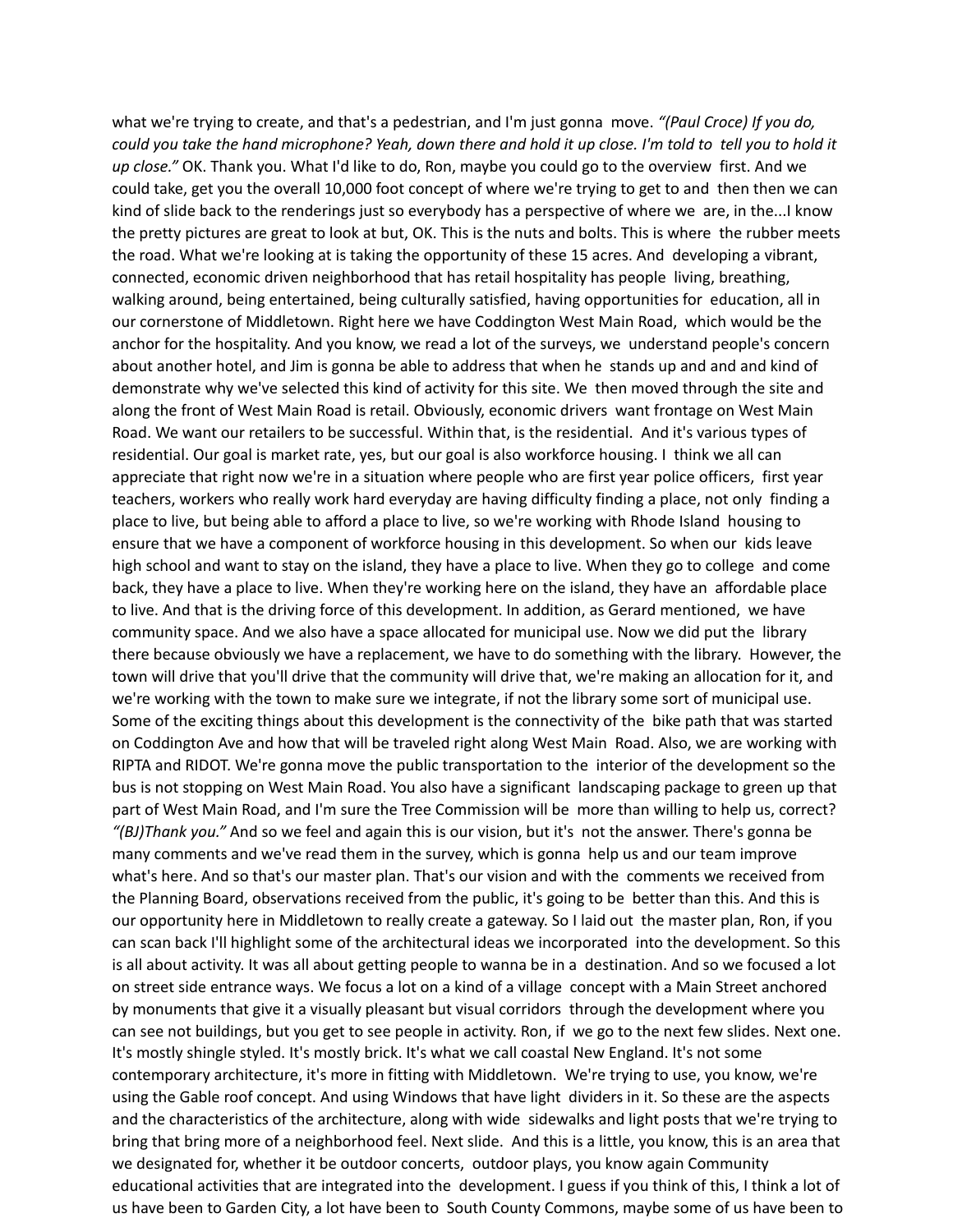Mashpee Commons up in the Cape. That's the kind of field. But on a smaller scale. And again, you can see it's all pedestrian driven sidewalk driven. With again, New England architectural style with gables and jogs in the building. And this is a continuation of the bike path that comes up off Coddington that will run down West Main Road. Again, really promoting that pedestrian bicycle kind of circulation, inviting the people in Coddington Cove, Landings, Harbor village to then walk into this development. And that would spur the economic activity. And this is just a visual of the bus stop that would be interior. Again, public transportation is very important to this development into the town. So we're working with RIPTA, we're working with RIDOT and they're excited about this because again, they're always looking for opportunities to promote public transportation. Do you wanna hold any questions? Very. Sure that when the traffic engineer comes up, he's gonna kind of go over all that. OK. Thank you. Gerard. Yep. *"(Paul Croce)Talk into the microphone please."*

**Gerard Galvin:** Chris, could you just speak to the apartments themselves, the layout, the number of bedrooms and who we're servicing there?

**Chris Bicho:** So we propose 150 apartments, three story, four story buildings, all under the height maximums in town. We're talking 1, 2, 3 bedrooms. And again, when you think about 80% of median income to 120% of median income and rent in that area, you're talking rents between \$1200 and \$1800 / \$1900 a month. The average market rent for a two bedroom in Middletown now is \$2000. So these are significant discounts to the market rent, which will allow much more affordability in the marketplace. So now, I think coming up, we'd like to have Jim, do you wanna take the retail in the hotel?

**Jim Karam:** Chris is always a tough act to follow, but I'll try my best to thank you and. Thank you, Mr. Chair, for having us on the board for putting this together this evening. I know there's a lot of discussion obviously in town about this and we're pleased to be here. So to answer questions and try to try to develop a dialogue with the community. So we end up with a project at the end that is something that everybody feels comfortable with and excited about. You know, we came into this and I've done this before with my company and I'll explain that in a minute. But we've come into this on the basis that this was a conceptual plan and what I define conceptual is a little bit more than the term conceptual development. It's a process where we work together. So when people know exactly what you're doing.

**Pau Croce:** Excuse me for one moment, could you identify yourself? I don't think you did it into the mic.

**Jim Karam:** I thought our Council did, my name is Jim Karam? I'm the president of First Bristol Corporation. We're a 40 year old real estate development company and I'm a 50 year and although the company is in Massachusetts, I'm a 50 year resident of Tiverton, RI, and um where I got to know Rocky over many years and we had formed a partnership on several developments in Middletown and as many of you know, the Hampton Inn, the Homewood Suites and the Residence and the Marriott Residence Inn in Middletown. *"(Paul Croce))Thank you."* And I'm here tonight with my son, Jeff, who's the Vice President of our hotel operations. We have 10 hotels throughout Rhode Island and southeastern Mass all the way to Boston. We've done a lot of work and we've been in business for 40 years. We've developed from East Greenwich to Woonsocket from Middletown to Tiverton from Providence, RI to Warwick, RI. So we've been all over the state with developing and we do retail, office buildings and hotels. We have five hotels in the state of Rhode Island. So again, when I was getting into is, the conceptual basis is that we're going to work together, we're going to come up with a plan. And what we've tried to do today is to start off with our best ideas on what we thought that the town was looking for through the RFP process. I think people saw bits and pieces that they liked and maybe one of the reasons we were selected and now we'd like to refine that and that's going to take a lot of work. So some of the answers I won't be able to define 100% this evening, such as traffic flow, because it's going to take an extensive engineering analysis that will conclude with some recommendations that'll be run through with the, with the Department of Transportation in the state of Rhode Island and eventually there'll be a sign off by the state on what exactly has to be done to make sure the traffic works efficiently and safely.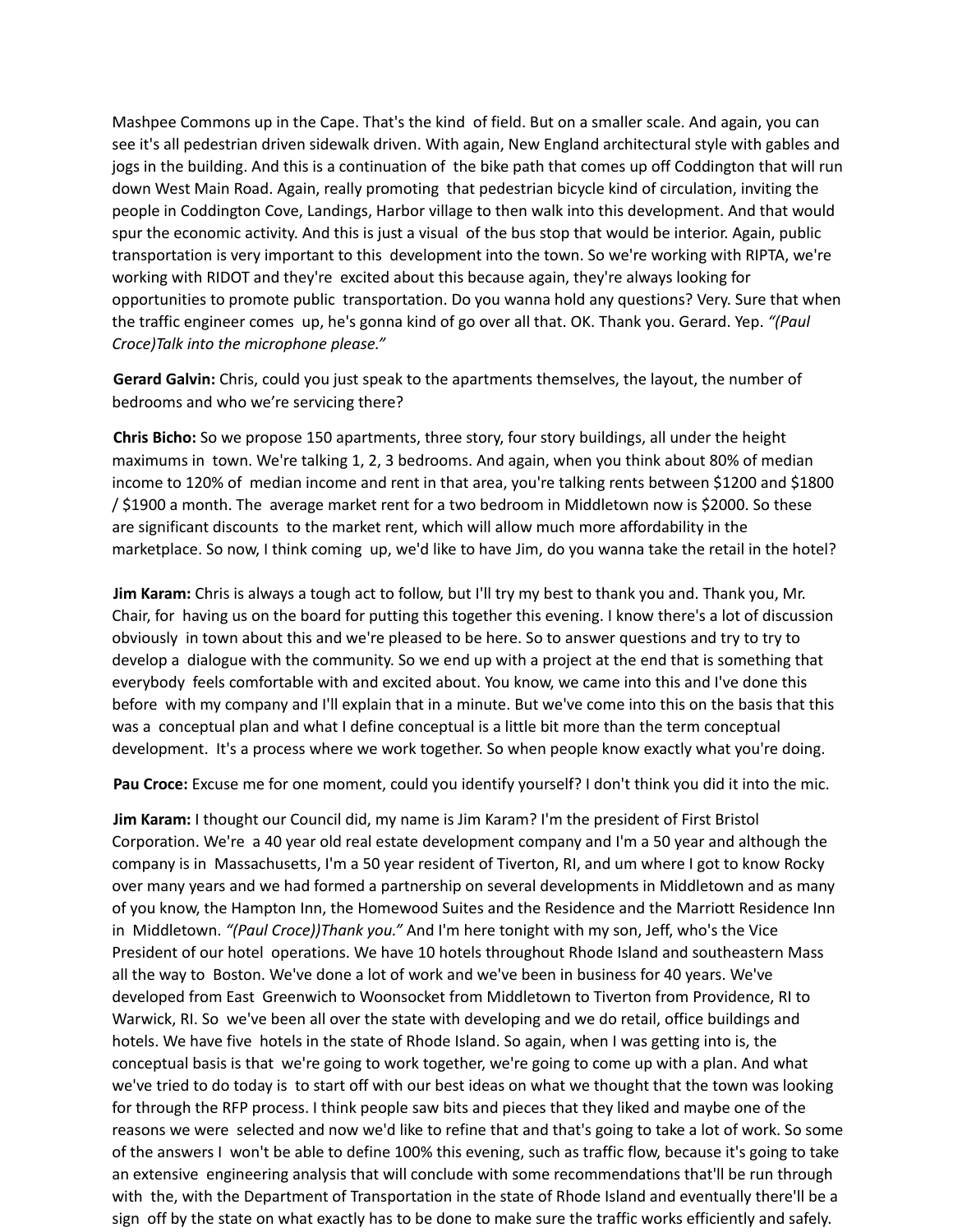And so this conceptual process is something that's going to come up in a lot of our answers and we'll work with you and the people that are here this evening to answer those questions and bring closure to. With those concepts, a little bit of what Chris has mentioned. So let me start with the three phases that we talked about. Chris talked about the multi-family and what I'd like to do is talk about the hotel. I know there's some questions we've heard some people say, Jesus is there really a need for another hotel in this community. I would tell you we don't go into this blindly. We don't decide like any major developer. We don't just decide let's build a hotel. It requires a lot of analysis. We use a company out of Boston that's very well known throughout the Northeast through nationally. They have been involved in developments in California, Texas, Florida, wherever Pinnacle Group. They also are consultants to the state of Rhode Island and Hotel development, and we conducted a market study based on our insight and the insight they received from many of the hoteliers and in the area and the tourism and economic development people in the area in terms of what's happening. We are very confident that the concept that we want to create on this site will be very successful. We're going to use a new concept, it's called a dual branded hotel. And what that does, it takes a brand such as Hilton or Marriott and you combine two brands. If somebody could put that site plan back up on. If you could Ron. Thank you. So we're going to put, put two… *"(Paul Croce)Hold it up close. Hold it up close."* Is that right? Can you hear me? So we're gonna put two brands in one hotel that will have a common entrance through the gateway entrance into here on one side of the hotel will be an extended stay hotel and the other side of the hotel will be a traditional hotel like a Hampton Inn, Marriott, Courtyard or something, something of that nature. Now, why are we doing that? We see a tremendous need in this community to support the Navy. I think many of you know as we've all read that the Navy has really created a training center Mecca for the Navy nationally in Newport, RI. We have the officers Candidate school. We've got Naval Water Underwater Research, we've got the War College and it goes on and on. The latest program they brought in a few years ago was the logistics program. The Navy has one of the finest logistics programs in the country and students and all of these programs are brought from around the country around the world to Middletown for courses. And these courses sometimes last three weeks, sometimes they last eight weeks, sometimes they last six months and so there's a tremendous demand for extended stay. An extended stay is merely a hotel suite that's a little bit bigger than a traditional sweet, and it's actually like a small apartment, but it has all the amenities that the hotel provides, including cleaning and breakfast and food service and things of that nature. And it's very popular with the military. And they have found it extremely useful in Newport. Now what we're concerned about is the Navy built a new hotel on the base about two years ago because they were concerned they weren't going to have enough rooms. And if, if we are able to take care of this need, we think we will satisfy, we will satisfy the Navy. And we also think the state and the town will have the benefit of three taxes that take place on a hotel. You have a room tax, you have a sales tax, and you have a real estate tax. If that hotel is built on the base, there are no taxes for the state of Rhode Island or the town of Middletown, Rhode Island. And we've also found thank goodness that the military personnel don't like being on the base. It's more of a college dorm than it is a hotel. And so for the same money they can get a much better product and a much better service package by being at, you know, at at our hotel. So we're gonna do one side of the hotel for the extended stay market. And I would tell you that business runs 12 months a year. So our residents in and our Homewood suites are both extended stay. Hotels do extremely well. And then the other half, the other half of the whole hotel will be designed under a traditional hotel brand and that will service a great demand we have for the leisure industry. One of the great things that happen even through COVID is Newport and Middletown is a drive to leisure destination. It's not a fly to destination, so when you look at the East Coast after 9/11, one of the first places to come back like gangbusters after 9/11 was Newport, RI. One of the first places to come back through to a normal business cycle after Covid was the greater Newport, RI business. We are now exceeding what we did in 2019, which was one of the biggest years ever in the hotel industry in this region and it's come back quickly. Our hotels in Boston are not performing as well as the hotels here in Middletown, again because it's a fly, it's a drive to destination. People from New Jersey to Vermont or Maine feel comfortable, and everybody in between driving here, being in the outdoor settings and it's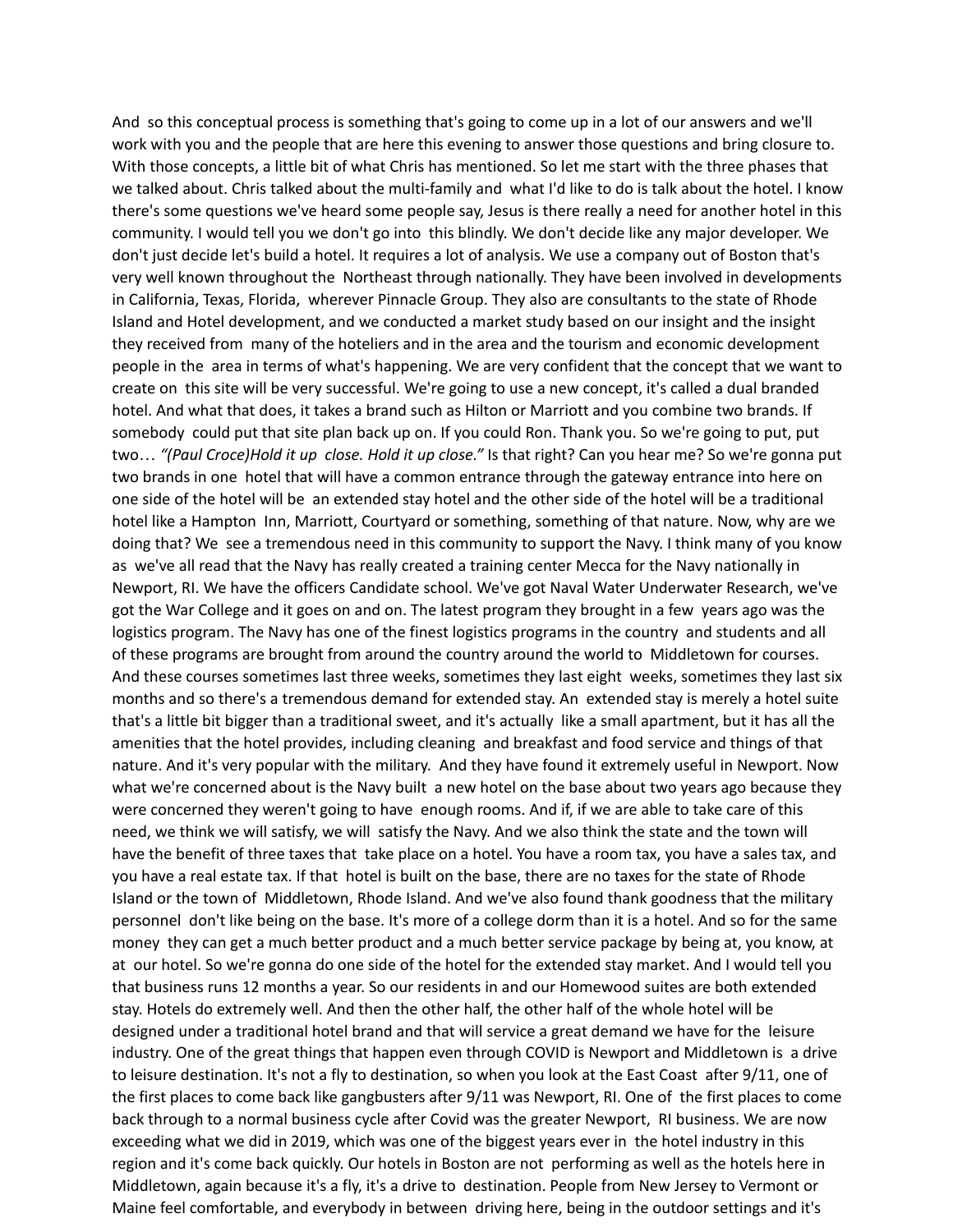very, very much a large demand. One of the things you'll see is that it's become an Event Center. It's probably Newport is probably now one of the largest, if not the largest wedding venue. In New England, the weddings I mean, I mean, I remember one of the operators of a wedding facility was telling me his new Saturday night is called Thursday. If you want a wedding in Newport, you we. Can we have room for you on Thursday, but we don't have room for you on Friday, Saturday or Sunday. And that's what's happening in this market. So with that, I would. I would now switch to the retail on the retail side, we want this, as Chris pointed out, we have several thousand people that live within close proximity to the retail location. And so we want this to be a workable, a walkable, I'm sorry, a walkable, accessible site we will have, we will have local, uhm, retail as well as national retail operators who will provide mostly services that are everyday community services. Being things like. Retail food restaurants, specialty service shops, medical office, banks, things, things of that nature. We would like to get some of the artisans from the greater Newport area, people that come into the area, open some local shops. We may have a store that might have three or four artisans working outta one store to create a unique local atmosphere of what Middletown is about. We're not looking for any big, major, you know, forty 50,000 square foot stores. If we have a food service company, you're talking something that's going to be specialty in, in a store that's five or 6000 square feet. And so those are the type of retail, neighborhood attractions we'd like to provide.

**Gerard Gavin:** Yeah, yeah. If you could just speak briefly to the financial impact that we believe this project will have on the town of Middletown.

**Jim Karam:** Yeah Great. Thanks again. As I mentioned earlier, that the wonderful thing about hotels is they pay 3 taxes not not just real estate taxes but three taxes. But and we've presented in this program and I'm sure many of the people in the audience have seen a pro forma that we did about what the income benefit would be to the community. Which is in excess of \$1,120,000 a year. And I would, I would tell you this is a very conservative estimate based on the real estate taxes, the revenue of the hotel and does not take any inflation into account, which we all know we'll be facing a over over the next several years. But the hotel tax, the sales tax on the room amount to about 13% to the state and they share that with the Community by giving them back two, I think it's two and a quarter percent, yes 2.25% which from those taxes alone from the hotel would be nearly \$200,000 a year from day one and will grow over. Over the years, as the hotel revenue increases, the meals tax would be about \$50,000 a year. And in the real estate taxes, I've got estimated that some current values and current tax rates, but the reality is as values increase as tax rate increases, the revenue will increase to the Community to keep pace with inflation. We also have a ground lease payment of \$350,000 a year and and again this is a ground lease. We don't own the property. The town will own the property for 99 years for the lease will be in place and we'll have periodic increases in the rent that are negotiated that will take place over those 99 years on a percentage basis. Yeah.

### **Gerard Galvin:** OK. Any questions for Mr Karam?

**Paul Croce:** Why don't we hear everything and then we'll open it up for questions.

**Gerard Galvin:** Great. Thank you. Thank you. So. So with that, I'd like to ask page Bronck to come to the podium and you know page has been before you many times as an expert in planning and. We've received his report. It's fairly lengthy. He's going to hit on some of the highlights and he'll answer any questions you have on that point. *"(Paul Croce)Thank you."*

**Paige Bronk:** Good evening. Paige Bronk from Newport, RI. Thank you for allowing me to comment on the comprehensive plan and the project this evening. As stated, I believe you do have a copy of the full report, which is approximately 20 pages in length. One of the things I I really like about the Middletown Comprehensive Plan is it's fairly clear and concise. I'll try to do the same with my comments tonight. I'm going to try to actually fill in some of the gaps with the four bullets that you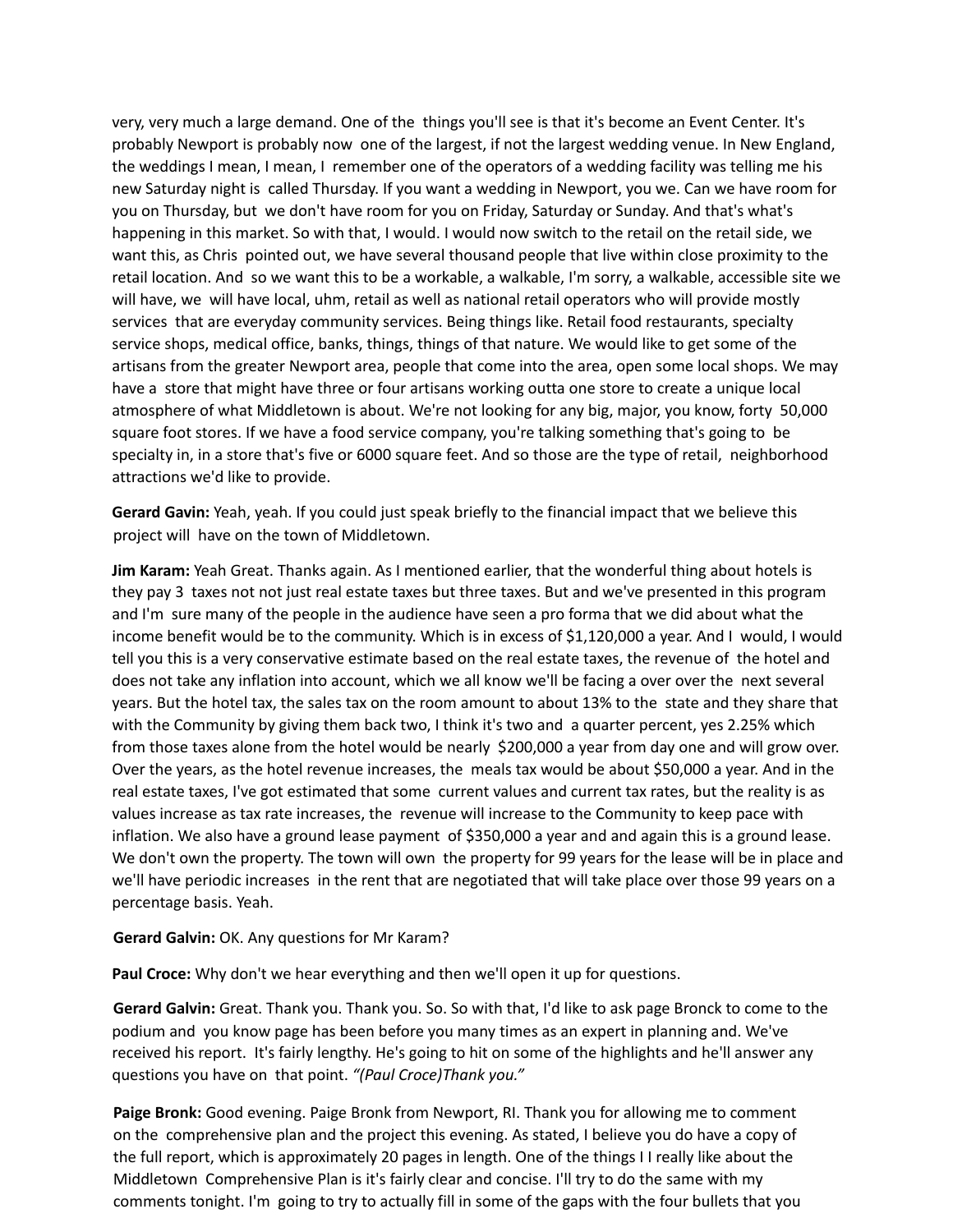see with this presentation. So basically in summary, the plan strongly supports mixed-use. More specifically at this particular property. The Middletown plan is clear as to where it likes to protect land and also where it likes to promote development and redevelopment. And this particular property is identified by the plan as being within the core of Middletown's commercial district, clearly at the intersection of Coddington and West Main. That's where there's density, intensity, transit, transportation, a mixture of uses surrounding the property. Residential multi-family residential to the West, also multifamily to the North, commercial to the South and commercial to the east. It also the plan also talks about the need for housing and the need for quality retail. A lot of communities desire quality retail. As people understand what's happening with retail nationwide, they understand that it's not a local issue. There's a lot of Condensing constriction, successful retail will go to key places that offer a great sense of place. Often mixed-use developments. The retail that was occurring in the 70s and the 80s that is prevalent in many locations in New England. Is not the common retail that's being promoted today. It's more successful in special development places, namely mixed-use development and I think the plan identified that. Identifies that they want special growth areas so that they can condense their development, housing, retail, office, hotel, etc. In key locations such as this. Also, it talks about promoting development where there are existing utilities such as this location, water, sewer, roadway, transit. And as I started out, I mentioned that not only does the Middletown plan promote development at certain locations for the sake of development, but it also understands that if there's a compression of development in certain areas, you're protecting the other areas throughout Middletown that you value the most. Your rural areas, agricultural areas, those with hydrox oils, other center, environmentally sensitive land. So it's somewhat of a two pronged approach in trying to condense development where Middletown believes it needs to be promoted but also in doing so it's easier to protect other land areas. There is narrative in the plan that clearly talks about mixed-use over and over and over again, and it's actually a layer that carries through the entire plan. I'll talk later about many of the elements, but it is well weaved through the entire document. This theme of promoting mixed-use development to benefit Middletown on various levels. There's also the reference to mixed-use being a smart goat growth approach again so that it's efficient, saves energy, protects environmental resources. That really it captures, it captures the smart growth strategy regarding numerous studies, this concept, this project is not something that happened recently. As was stated earlier, ideas about this property, this area date way back to the Westside master plan and actually probably before then. So we're talking about 15, 20 years of studies and the comprehensive plan actually captures those studies quite well. My role here tonight is not to go through the details of those, but to merely identify past documents, and I'm sure I don't have a complete list. The Westside master plan in 2005, done by the Aquidneck Island Planning Commission, the West Main Road/Coddington Development Center master plan done by the town of Middletown in 2011 which began to really refine the focus for this particular property. Also, the redevelopment plan for surplus properties that was done by the Aquidneck Reuse Planning Authority in 2011 as well. So this is an evolution starting from a concept through refinement, and then ultimately including reference to these documents in the comprehensive plan. It begins to carry more weight, some legal weight. Some of the ideas through implementation from the comp plan make their way into zoning and subdivision regulations. The concept of mixed use, for example, has been put forward and has been endorsed by the town of Middletown and incorporated into their zoning regulations as a part of implementation. So the plant the report that I've provided goes into fairly extensive detail by element as to how this project, this property is in conformance with the comp plan. And again, I am not going to go through each and everyone, but I've done my best actually, provide those in the document and provide page numbers to the best of my ability. What I would like to do is try to provide some highlights. One of the key items from the Middletown Comprehensive Plan is actually its executive summary. It's a fairly unique component in that the public sentiment survey or preference survey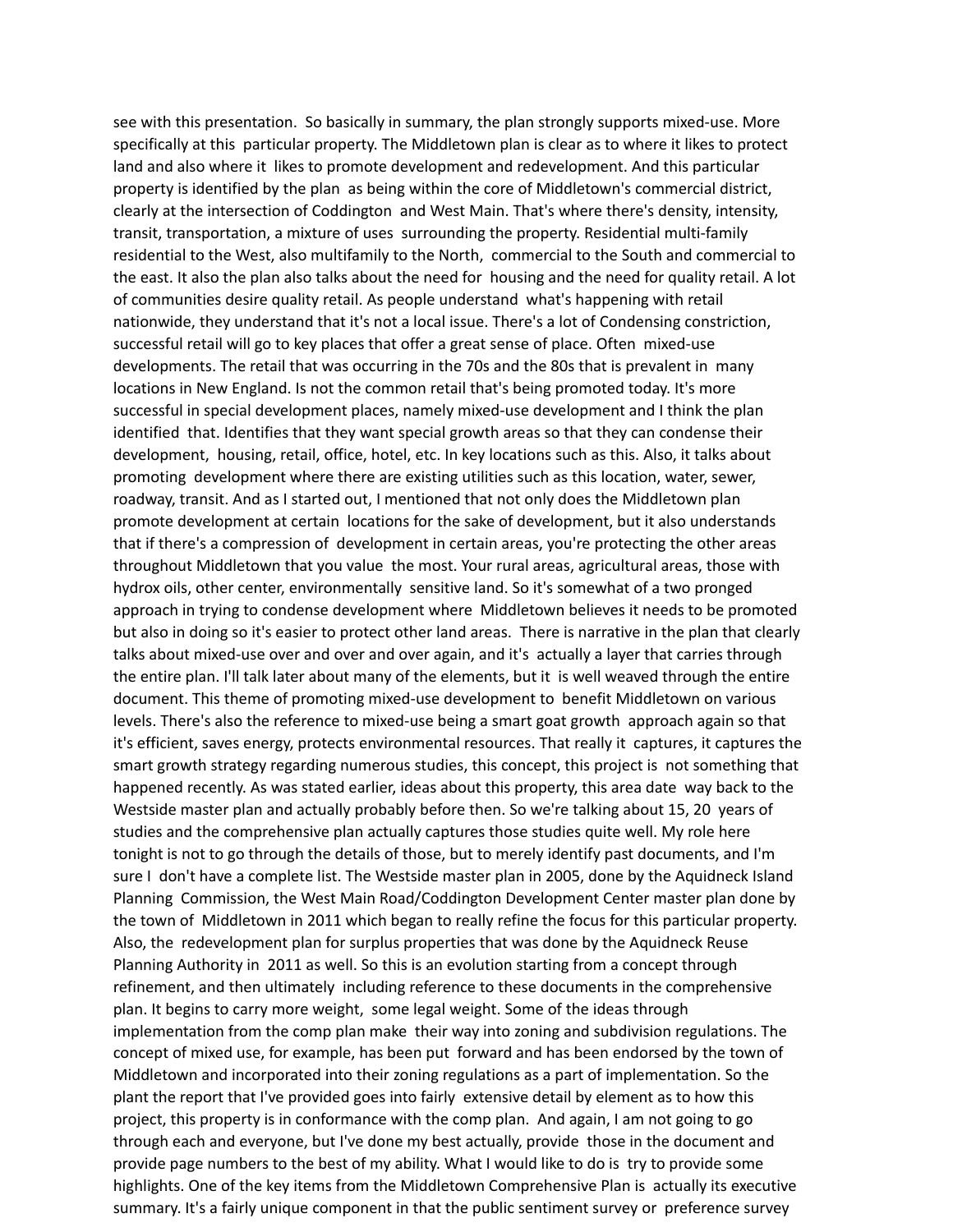is included in that executive summary, and that melds well with the other elements that are within the document. And some of the priorities from that executive summary focus on this property mixed use development. Condensing the development in protecting environmentally sensitive lands. In addition, within that executive summary, there is a special highlighted area or special area highlighted that focuses on a mixed-use development vision. So it exclusively pulls out this location. In the Two Mile Center district and there was some top survey preferences that identified smart growth principles and desires for redeveloping vacant and underutilized commercial properties, and people supported this area. Moving on to the land use element that's the largest element within the plan. There are several supporting goals, policies, action items including mixed-use, reuse of Navy land and this growth center that I previously mentioned at the two mile corner. The plan also does a pretty outstanding job and dealing with mapping throughout the town. And the mapping, in combination with the narrative, tells the story regarding the desires, and there are numerous maps. That actually supports this project, the town properties and facilities map, the sewer map, water services map, the land use Map 2025 which is map L1. It actually shows the growth center I previously mentioned, with a giant Gold Star right at this location as a future growth opportunity. Also, the public transit map, this property is well served by transit, the pedestrian bike transportation map, this property is well served by pedestrian and bike transportation, particularly on Coddington. The highway functional classification map, which basically shows that both Coddington and West Main are principal arterials state highways. The economic development element, it explicitly promotes the redevelopment of mixed-use. A mixed use along this property at West Main and Coddington. It also supports economic growth and job creation for new businesses, including hospitality. The recreation, conservation and open space element. Specifically, references that the existing recreation facility at this location is poorly suited and the location is better suited for a mixed, that this location is better suited for a mixed-use development, and that the existing recreation facility should be relocated elsewhere. Housing. It encourages mixed use and transit oriented development to serve housing needs. We had previously heard, which is true, there's a lack of housing units which affects affordability not only for affordable housing, but housing that's affordable. I'm not mixing words, but basically we're talking about all levels of housing so that everyone can afford housing within Middletown. The housing element advocates for a village style, a mix of multiple uses, pedestrian and bike travel, sense of place, economic investment, efficient use of land and infrastructure, and it guides development towards established areas and protects outlying rural areas. With environmental sensitivities. The last thing I would like to touch on, I did have a short quote here that says that the plan directly responds or the proposal directly responds to the plans intent to see this area transformed into a walkable and attractive destination to include a mix of commercial residential municipal uses. I have two excerpts from the plan that I'll close on. Basically this is a small excerpt from a larger section in the plan, mainly from the executive summary. I'll read the full description. It says West Main Coddington Development Center, located within the boundaries of the potential two mile Growth Center is the core of the West Main Coddington Development Center. The concept includes the redevelopment of town owned property in conjunction with surplus Navy land that the town is working to acquire. This predates the acquisition. It is described in detail in the 2001 W Main Coddington Development Center master plan and subsequent documents related to planning for the reuse of surplus Navy land. The concept envisions a walkable and attractive mixed use center at the intersection of Coddington Highway and West Main Road to include a mix of commercial. Residential and municipal uses that as well integrated with the surrounding neighborhood. The last excerpt I would like to read is also from the executive summary stating the town would like to see the area transformed into a walkable and attractive destination to include a mix of commercial, residential, and municipal uses that as well integrated with the surrounding neighborhoods. Overlay zoning should be drafted and adopted to ensure the town's vision for this special area is implemented when private development takes place. Specific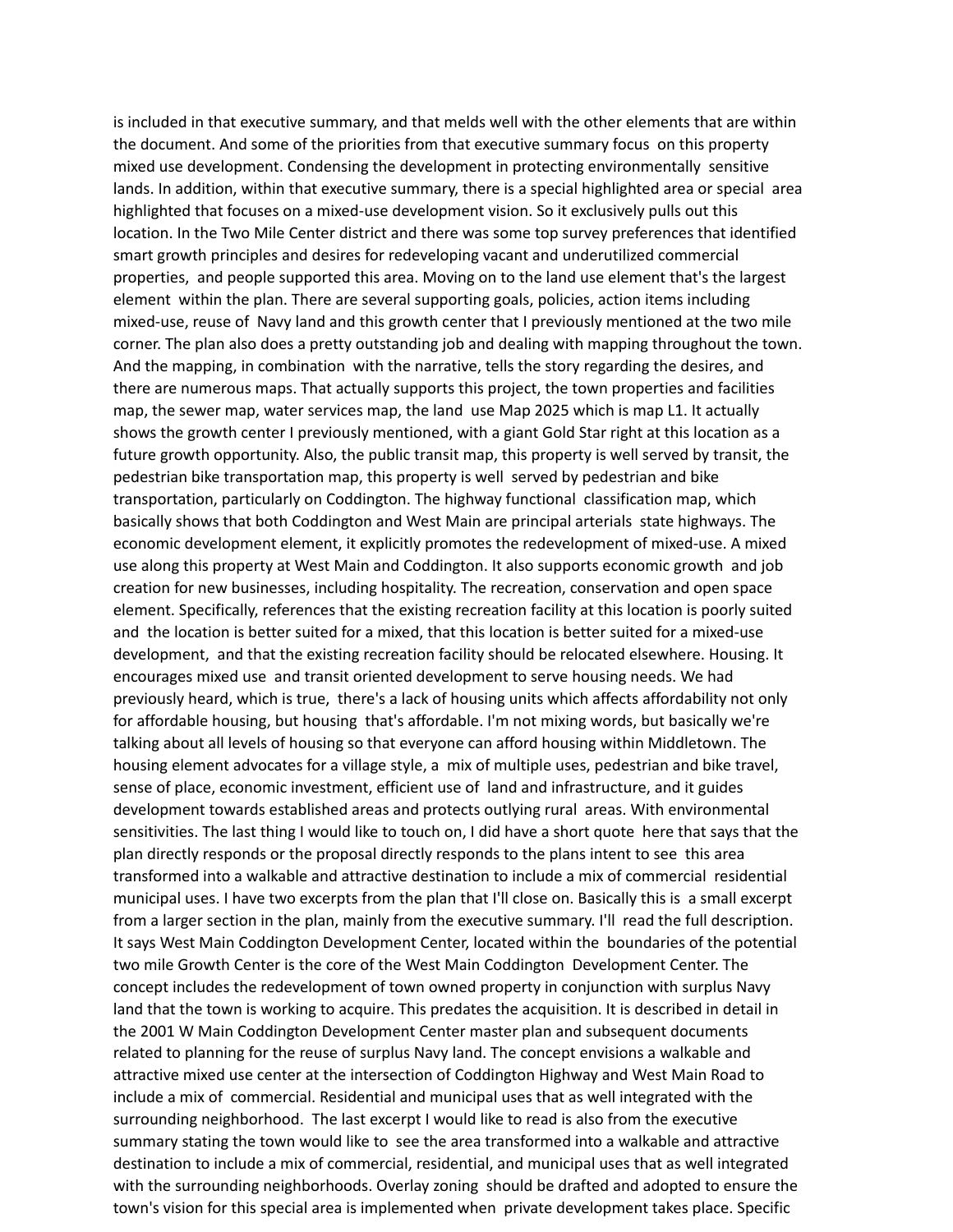urban design and transportation goals that were aspects of the preferred scenario include multi-story buildings with ground floor retail. Create a multiple zone with a town common. Orient buildings towards West Main Road. Lining the internal street with buildings. Create pedestrian amenities through varied set back and building form. Place parking at the rear of buildings. Pedestrian connections to existing residential areas. Improve traffic flow and safety with a new full access drive with pedestrian crossings. Reduce curb cuts, consolidate entry exit points, and restrict turning movements. Enhanced landscaping along Coddington highway and plan for improvements to key intersections. I believe, in summary, the plan is well written and it explicitly targets this particular property for. Proactive development targeting mixed-use development. Aligned with the proposal that you have before you. *"(Paul Croce)Thank you."*

**Gerard Galvin:** Ron, next if we could. Invite Jeffrey Dirk into the meeting via zoom. Hello Jeffrey, are you there?

**Jeffrey Dirk:** Hello, I am, yes. Can you hear me?

**Gerard Galvin:** Yes, we can. So Jeffrey is from Venasse and Associates. He's a professional engineer in Rhode Island. He's been accepted as a traffic expert in courts and before boards across the state of Rhode Island. And Jeffrey, if you could just explain your, I know we're at an early stage without significant engineering, but if you could explain your opinion relative to the traffic flow presented by this proposal to the planning board and walk us through that, that would be very helpful.

**Jeffrey Dirk:** Absolutely. And thank you and good evening. Members of the Planning Board and members of the public by way of introduction, as you'd heard my name is Jeffrey Dirk. I'm the managing partner of Vanesse and associates. Not to be confused with VHB who assisted the town with the master planning effort that was undertaken with respect to. On this site, as well as other properties within the town itself, I have extensive experience working on this type of project, both in the state of Rhode Island as well as in Massachusetts. I think from the standpoint of where we are with respect to the transportation analysis and I think I should mention 'cause I know the Chair had mentioned early on our place of business or my place of business is in Andover, MA. So we're just over the border in Massachusetts. With respect to mixed-use developments, I think consistent with what you've heard from all of the presenters tonight and I think as well as reiterated in the town's master plan as it relates to this development site is it's two pieces, it's really the mixed-use nature that you've heard presented here tonight and then the connectivity to these alternative modes of transportation. And I think those two things from our standpoint and I think is the way that the town is envisioned, this project are really key to reducing the traffic impacts from the project. I know that it's a very sensitive issue. It's not only sensitive in this community, but in all communities, one of the real ways that we can reduce traffic and parking impacts is to have a truly mixed-use project, and that's what you've had presented to you tonight is a mix of uses that really are rely upon each other, the residential use. A small size retail component that you had mentioned that's really focused on kind of a neighborhood or village type setting so that what we would have is internal trips where residents are able to patronize these types of retail uses that will be in the project site and therefore it reduces the amount of offsite traffic that might be associated with it and then having that community component as well. However, that ends up being envisioned, whether it's a library or Community Center or a mix of both of those things is really about creating a community in of itself, which reduces the amount of traffic and parking that's needed to support this type of use. And then that second piece of it is, is really the RIPTA bus service that is currently there that will be brought into the site. And then the town and the state and RIDOT have expended money to create infrastructure for pedestrians and bicycles. So really, this is a great setting that's building up on the infrastructure that's already been put in place and can complement that. So my goal is to transportation professional and you heard mentioned, you know we're very early on in the process we will have an extensive working relationship with the town and with RIDOT and RIPTA as well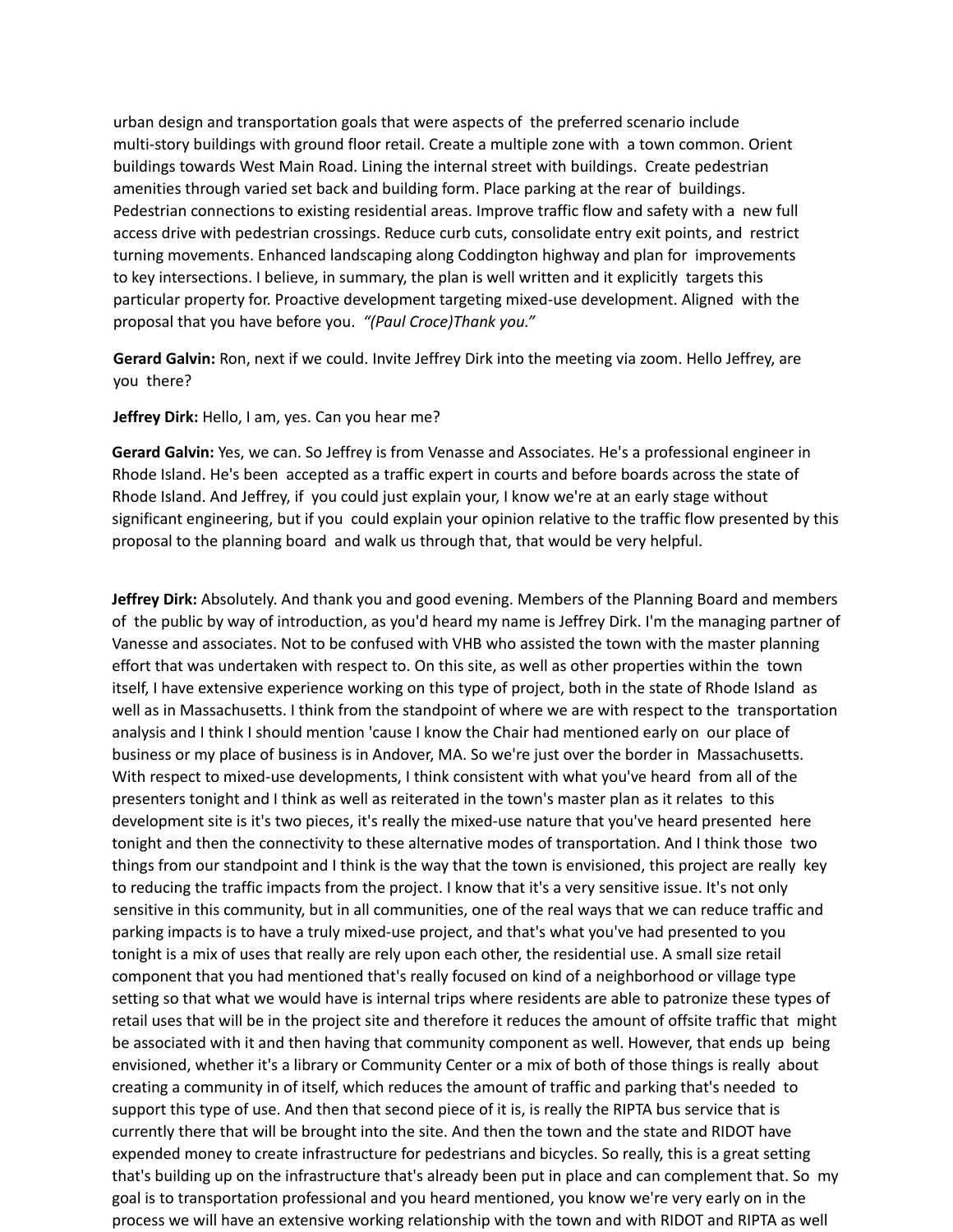as we conduct our transportation analysis and we'll be looking at the impacts of the project not only on vehicular modes of traffic but also on pedestrians and bicycles. And I think you heard with the previous speaker, the idea of really making sure that we want this to be walkable and bikeable, but very safe as well. So we're reducing traffic impacts by having a mixed use development. We will work with the Community to make sure that we have a mix of uses that complement each other, connecting it to this existing infrastructure that's in the area. And then the other part of it is the vehicular traffic. Now we've heard in, in. We have the benefit of a lot of the Community comments about, you know, congestion of traffic in the area, both in Coddington and West Main and and some of the feeder roads as well. So our goal will also be not only reducing the amount of traffic reproduced, but improving the flow of traffic along the corridor there. And some people may say, well, you know, how are you going to go about doing that 'cause, we're not going to be widening the roadway, that kind of defeats some of the purpose of the pedestrian and bicycle modes and the public transportation access. But the way that we're able to do that is having traffic move more efficiently. So that's done through communications or coordination of the traffic signals in the area. To make sure that they're operating in an inefficient manner, there is also new technology that can be introduced and some of you may have heard of what's known as adaptive traffic control technologies and those are it's almost artificial intelligence for traffic signals. You've got some very good infrastructure that was recently put in place by RIDOT. Having this adaptive traffic signal system in place allows for is the term kind of implies the traffic signals to adapt to not only vehicular flow, but also pedestrian flow. So as people are pushing the push buttons to cross the road a lot of times people say well then you know what that does. Well what does that do to traffic and cause it to back up? Well, the adaptive traffic signal systems allow for the signals to adapt to when pedestrians push the push buttons or there's increased traffic demands on one approach or another on due to seasonality or as Jim had mentioned, you know if there's conventions or other things happening at the Navy base that may affect traffic flow the adaptive system allows for those signals to react in real time to the changes in traffic flow. And it's a relatively new type of system that RIDOT is using in other place and it does account for seasonal traffic variations and allows for the signal systems to adapt to that. As we look at the development itself, which we know is a part of the master plan, this whole idea of access management, so controlling where driveways are located and controlling turning movements and driveways is very important. So our goal really in terms of looking at the project site is to have left turn movements happen at signalized intersections, so we do know that we do have access to the signal at Coddington and West Main. So left turn movements, we would encourage to happen at that location as they try to access the site looking along West Main primarily would have right in right out type of driveways there. So minimizing the left turn movements that would happen and then we would look at it adding a signal. Now the signal would either be somewhere in the middle of the development, or ideally, if we're able to locate it further north through align with Valley Road, that would be another location. You have an existing signal there, so maybe an opportunity to connect into that signal if land does become available. If not, we would locate a signal somewhere along the midpoint of the property, or maybe a little bit to the north, but that would allow for left turn movements to happen at a signalized intersection as well. This additional that signal signalized intersection also importantly allows for the connectivity across West Main so that pedestrians and bicycles are able to go back and forth across the roadway at a signalized controlled intersection. Again, very early in the process, but I think at this point, as we're looking at the development, you have a mix of uses that really compliment each other. The residential use, the hotel use are from a traffic generation standpoint, they're a relatively low traffic generators and very dispersed in terms of how the traffic occurs over the course of the day. And we will be working with the town with RIDOT during the course of our transportation analysis to make sure that you know we're not. We're not only addressing vehicular movements, also addressing pedestrians and bicycles. And we will not present a traffic study to that does not address the impacts of the project. So our goal is to make things better. It's certainly not to make things any worse. And really what we're trying to do is improve the flow of traffic and improve accessibility in this area. So I'll yield my time and turn it back over to the team. Certainly will be here to answer any questions from the board and the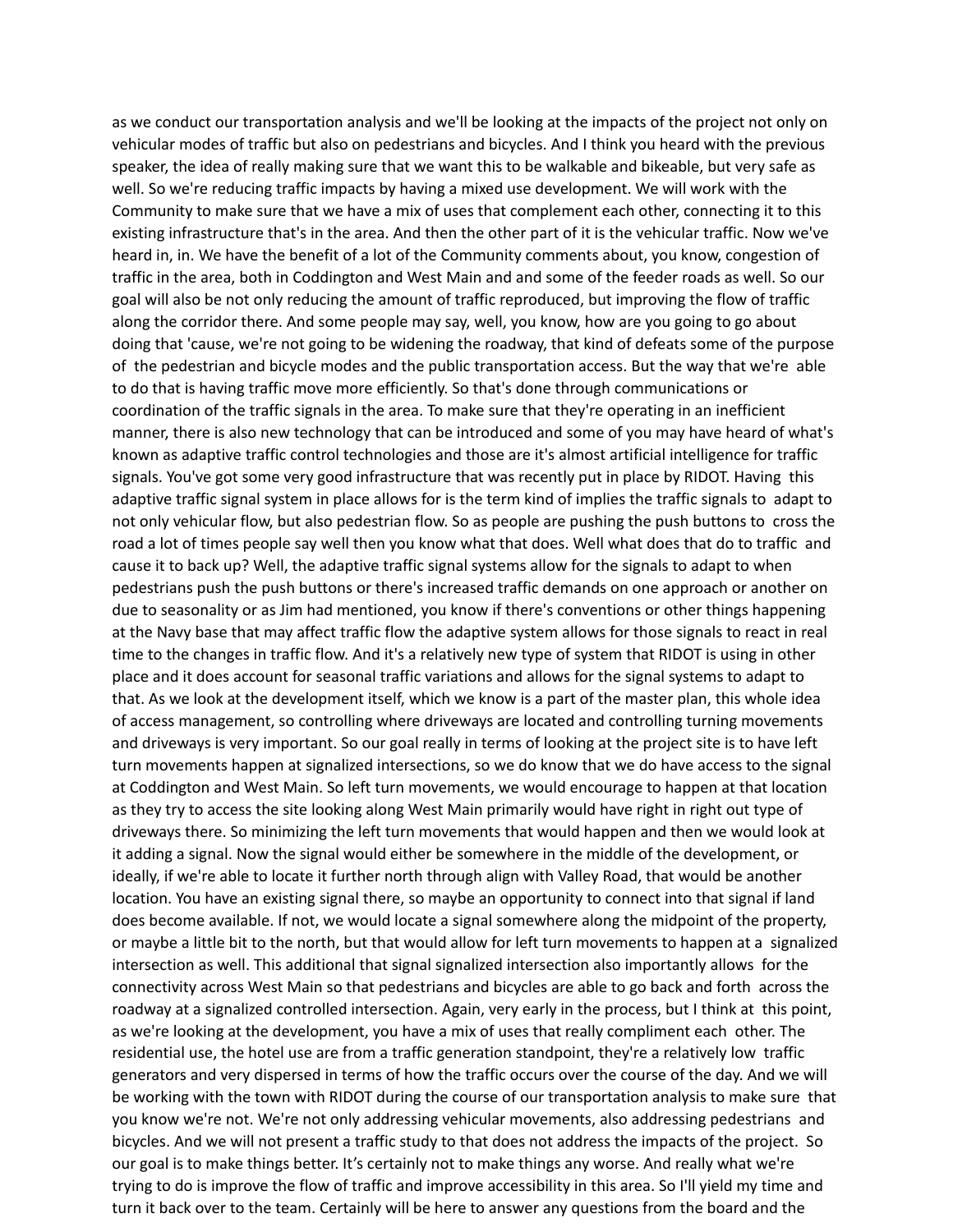### public. *"(Paul Croce)Thank you."*

**Gerard Galvin:** Thank you very much, Jeff. Mr. Chair, that would conclude our active presentation from the witnesses. Any of those witnesses are available to answer any questions you or the board have at this point. And then we would of course reserve for any opportunity to address any of the comments that come up later in the night also.

**Paul Croce:** OK. Thank you. *"(Gerard Galvin)Thank you."* Before I open it up to the planning Board member. Has the development team received the comments that you have been sending to the planning board? So they've seen those also? OK, great. OK. Comments from the planning Board,?

**Art Weber:** I've got one alright. One of the things in responsibilities of good planning is to try to predict the future. And take uncertainty out of things. We do that every 10 years with the comprehensive plan. But this offers a special opportunity because we have a special problem on, on our future. We have an aging and declining population in Middletown. And what that means is. The residential side of the Ledger. May not be able to increase the funding for the town. It may decrease. That results in generally then higher taxes for everybody or reduction in services. So I have looked at this project, as Ron said for a long time, as not a nice project to have but a necessity. We keep our our town financially stable and I think the revenues from this project and perhaps other commercial enhancements in Middletown are important. And we need to look at them and try to put them in perspective for what they are. This certainly is not perfect in every aspect. I have always wondered how we're going to get people alive across from East and West side of West Main Road in this particular place. I'm not sure if you're gonna do that with a bridge or a tunnel, but I think that's an important thing we're going to need to take away from this. And I think we need to spend a lot of attention, special time for our library. If you've ever been in the library and dealt with the people that work there, it is absolutely heaven. And it's a special and important place, and we need to make sure that they get their due respect and get the building they need to provide the services that they want to provide, especially if you look at what they've done for everybody in this town in the COVID endurance contest, or just about maybe to crawl out of.

### **Paul Croce:** Thank you. Any comments? Mike?

**Mike Fenton:** In looking at the housing plot of the project, what kind of demographics did you consider you know what type of people are going to be living there? You know our family is going to be living there or. This is going to be couples. What's going to be the impact on the schools, you know, so forth.

**Chris Bicho:** Excellent question. So we're in a little bit of transition in Middletown right now. We've got a multitude of housing projects in front of you. We have one in the former industrial area, which is really geared more on a family oriented project. We also have the newest proposal, which is moving along for senior housing on the Forest Ave area. I think this housing takes a little bit of those two areas, but mostly targets the same type of workforce, housing young couples, single people living here on the island who are looking for one and two bedroom houses that's going to be the predominant makeup of this area. People who can access those type of amenities like retail and want to live more in the core of Middletown. So I think we're in a pretty fortunate position right now where we have three types of projects to serve as three types of demographics in our town right now and hopefully we'll be able to take advantage of all three. That answer your question?

**Mike Fenton:** Yes, just. Yeah, there's a lot more to it. I guess we'll have to talk about it. Sure as the project develops, you know? Yeah. So, OK. Thank you.

### **Paul Croce:** BJ.

**BJ:** Thank you. I think that I remember one of the most important things that a friend once told me is that the only permanent thing in a life is change and this is something that we are going through right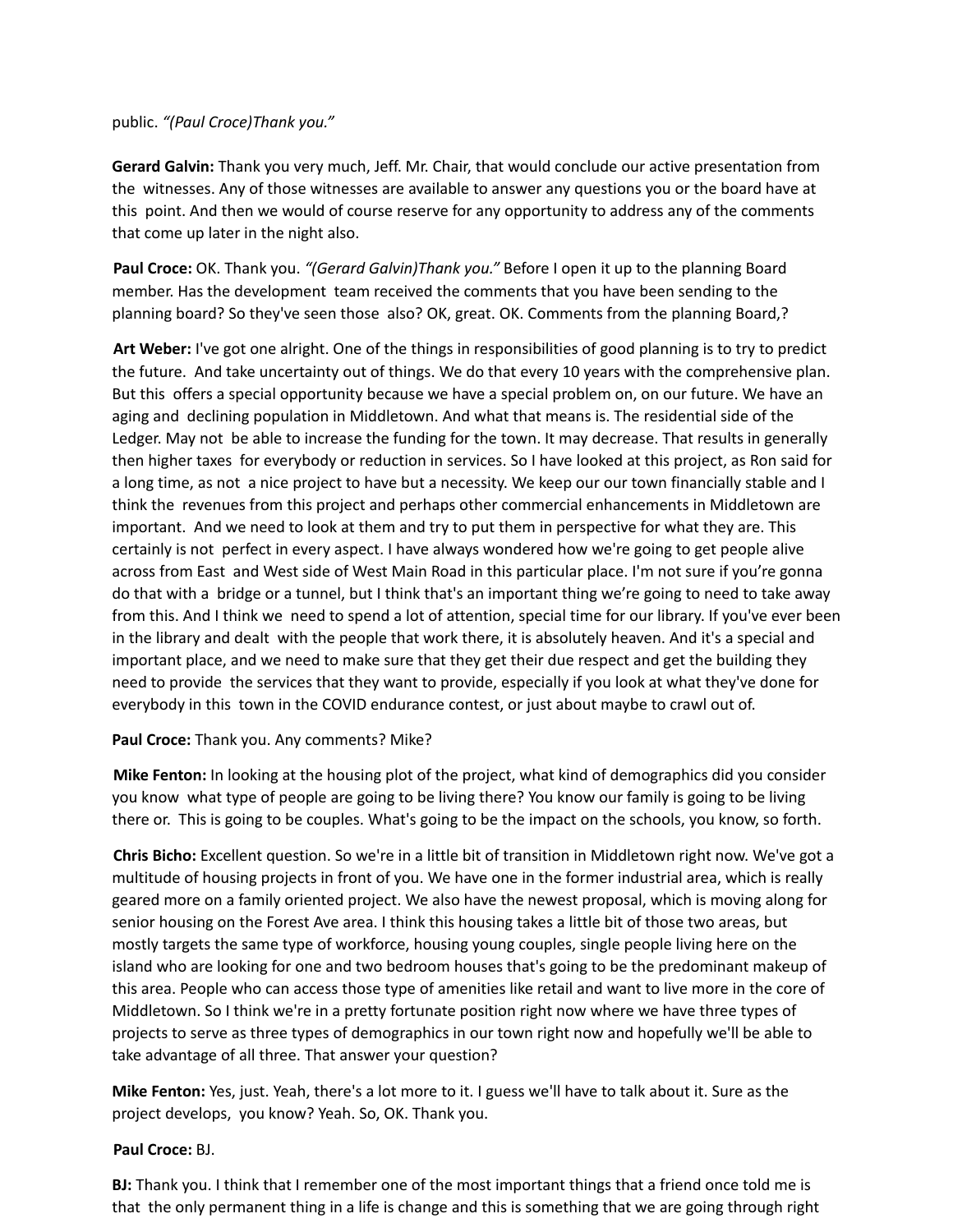now. And I think we have to remember that change can be bad, but it can be very good and I think it's up to us to examine all the prospects that have been put before us tonight and to remember that the most important permanent thing in life is change, and that's part of our responsibility. Thank you.

**Paul Croce:** Thank you, bill. I don't know Bill. And then Joe.

**Bill Nash:** Thank you, Paul. There's a lot of information here and it's not unexpected. As Ron said, it's been going on for 20 plus years back when I was also working for the town as well, I recall seeing a lot of information. I've tried to stay up to speed with it and it's been challenging. I can imagine what the public is trying to trying to absorb much of what we have in front of us tonight. I think we need to understand that it is a it is conceptual and some of the comments that I read, that came through my email. I did not get a chance to read all of them, but I have those same questions and I'm assuming we'll hear some of that tonight. So I'm going to defer some of my questions and comments until I hear, and I know they'll come up that as we go forward, but, it's changing and it will change, determining as ultimately our charge here is to determine obviously approval towards the end, but compliance with the comprehensive plan we heard from an expert that certainly indicates that it's well on its way to conforming. In my eyes, I'm just not there yet, and I don't think we can be yet until we see the plan, but certainly on the right track with what we want to do here and what we need to do here. My only, from the very beginning of this, going back to when I first saw original plans and space that was going to be allocated for town space, and I know some of this came up during through the comments relative to the Community Center, the pool, the library, and I have some logistical questions on that which I'll hold off on, but, I guess I wanted to ask a couple of questions one relative to the hotel. Um. The mix, the mixed concept to me, is kind of interesting. Can you tell us how many total rooms and how many? What the percentage would be on? The extended stay to the typical hotel room.

**Jim Karam:** So in the concept we have before you there are 144 rooms and somewhere around 75 will be extended stay in the balance will be traditional hotel rooms. Both you know the typical layout of a king or a double queen, or you know, things of that nature.

**Bill Nash:** Thank you. That was. One specific question relative to the Hotel, know, the residential, know, I'm, I'm OK with all that. All of what you've put out there already. But I do have other and what specific question relative to the commercials to the Community space and what I was getting to. Thank you, Mr Karam. And what I was getting to is space on the from the Community and I'm, you know, I hear you Art on the library. I would agree wholeheartedly and the need for a modern library today. Um, the trend, however, with the schools is to be more of a Media Center. And a 10,000 square foot library to me may seem a little bit premature, but relative to the community space. I was an advocate many years ago for a, for some type of a fire substation. For the fire department, having and this was prior to the new station being built. Where it is today, but I still feel there's a need on the West side for at the very least an emergency facility, something of that effect. That, that's one of my asks or consideration to some type of a community emergency facility space; One bay, 2 bays, whatever it needs to be. And Mr be sure you alluded to, maybe you could, maybe you could help me out here with. You mentioned that when much of this was done in Navy property as it was acquired, there are some, Nate, Nate, there's some Navy control and or? Some caveats, or some conditions that need to be met, and much of your design, I think probably surrounded that, but maybe you could help us out and just kind of summarize. I don't need to feel sure,

**Chris Bicho:** Just real quick. I'm a Community Center just so over doesn't get confused, that's a leasing Center for the apartments. It's not a community public space, OK, just so we all understand. "OK." So, you know, apartments need a place where they can lease apartments, have administration and maintenance and all that and that serve the apartments, *"(Bill Nash)Understood, OK."* On the Navy, so currently with Patsy Field stands, there is a conservation easement that sits over that. That was provided by the Navy to the town at some point when it was used for recreation. That has to be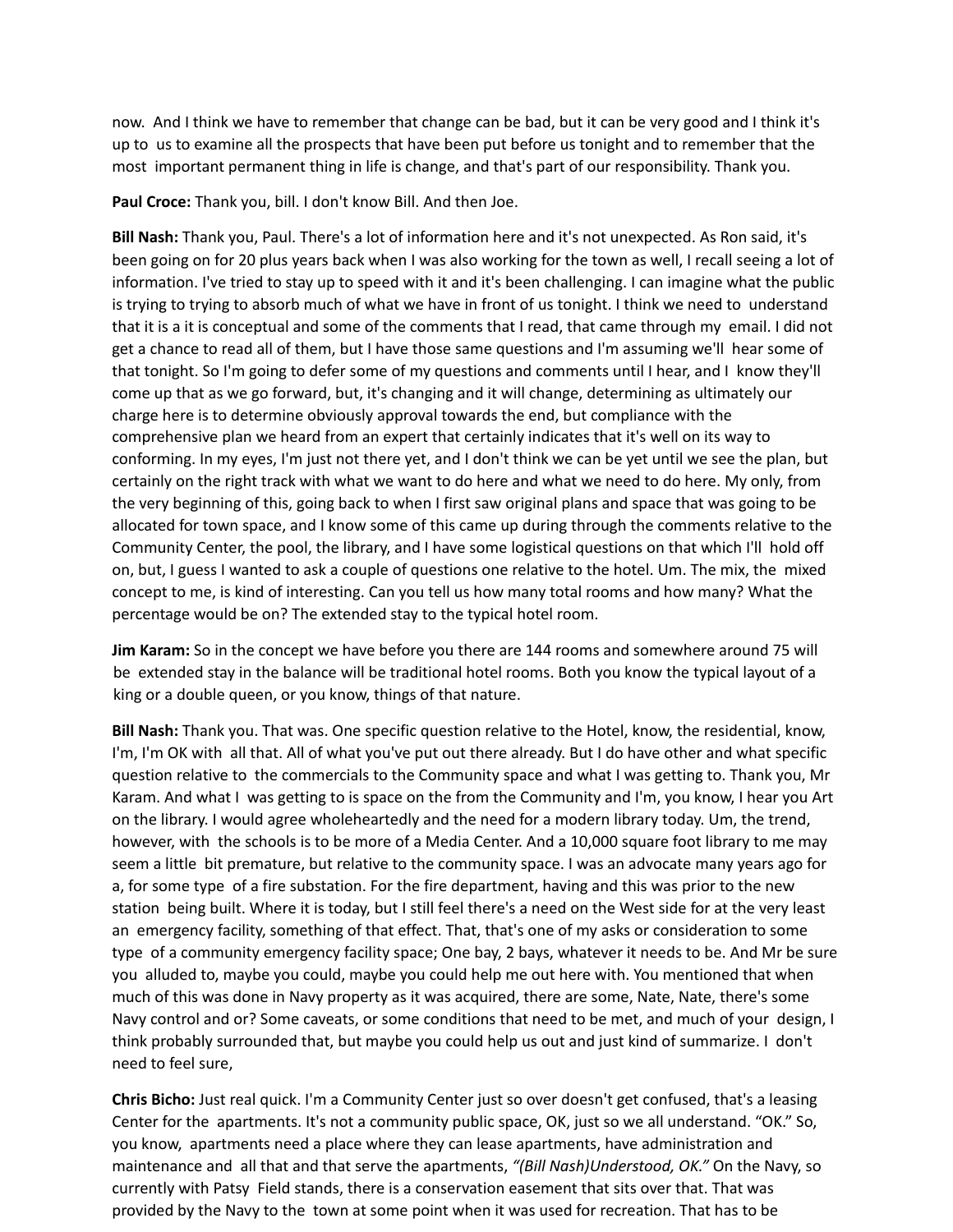reconciled with the Department of Interior. So we're going to work with the town to accomplish that. That's the first restriction that's on the property today that needs to be dealt with. That easement we talked to in the town will lead this is to be relocated to somewhere else in town. Second of…go ahead, I'm sorry.

**Bill Nash:** So then the common open space is not that space that…

**Chris Bicho:** That's correct. *"(Bill Nash)OK,"* now to the north of the property. In order to for us to accomplish the traffic signal. That we need at the corner of at the intersection really Valley and West Main Road. Right there is a sliver of Navy property that actually is a sliver up the north side and actually wraps around the backside. The back of the parking lot area where the library is and that municipal space where we have the open air shell will call it for lack of a better term, yeah, that is a Navy piece of land. Again, we will have to work with the Navy for them to transfer that land to the town to be put into the lease. *"(Bill Nash)On the north"* the north property and that will allow us to accomplish the intersection.

**Bill Nash:** Ok. That's good to know. And obviously you'll pursue that can you, can you? This may be going way out of the box here, but the space that's behind. The proposed library and open space that land there, that, that's an open area. Is that controlled by your company or …

**Chris Bicho:** No, that is controlled by the Navy and Balfour Beatty. Yes, they control that land. That's where the previously proposed solar light farm was going to go. I don't know the status of that today

**Peter Regan:** And there is just to follow up on that there the town does have in the agreement when these transfer took place at town does have some rights to use that as a recreation area. So that's one of the things that we will be looking at as part of this is whether or not any of this is whether or not the common or municipal space can be extended or park area could be extended into that area.

**Bill Nash:** That's good to know as well,

**Chris Bicho:** But that is not our land.

**Bill Nash:** Understood there's potentially there's possibilities. There's always possibilities, right? And just by you there, Chris, last question. And I understand the whole traffic study and thank you for that explanation. That was what I was wanting to hear, of course. But you would mentioned no, you're bringing the public transportation into the property. The current plan shows a bus stop right on the main road. That's not in the plan or is that

**Chris Bicho:** No, no, we're hoping again we have to work with DOT with this. We're open. The bus stop gets off West Main Road and comes into the property almost…"*(Bill Nash) It's not on the plan now."* Correct, it's not on the plan but that is our goal.

**Bill Nash:** OK. Yeah. I just want to be clear that you had said you want to move it inside. I understand and I'm fine with that. Yeah. Other than that, I'm sure there'll be questions that I have written down that and from my previous review, but thank you up to this point so far with what you've done.

**Chris Bicho:** You're welcome. Thank you.

**Bill Nash:** Thank you. Paul.

**Paul Croce:** Well, thank you, Joe.

**Joe Pierik:** Chris, I was going to ask you if you can stay up here. I just I I feel lucky after 20 years. Here we are and I get to be a part of this. So thank you. Timing is everything. My questions kind of tie into some of what Bill and others have said so far tonight. I guess the biggest concern I have going forward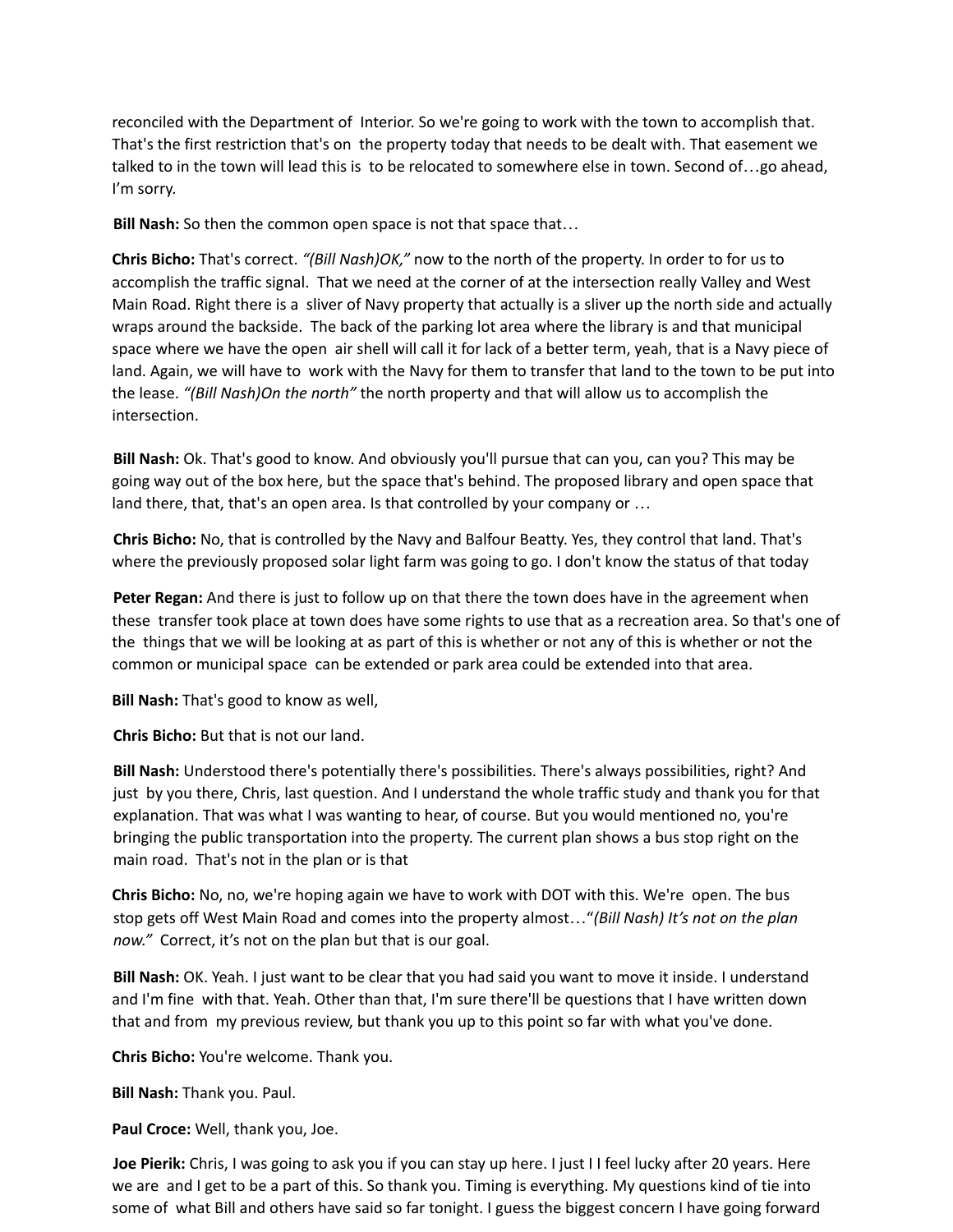is I was on site today at 3:33 walking the property and the traffic was backed up from Coddington and West Main all the way to the signal at Valley. And I would look to my watch. I was like, wow. So we know traffic is an issue. I heard your traffic engineers say that. It needs to be studied and resolved so I know that's something I'm gonna be especially focused on. And then just listening to um, the narrative and some of the things I wrote down is just, you know, I'm going to be looking at. How do you integrate some of the best practices today from a sustainability, renewability standpoint? Things like irrigation, stormwater management? Electrical consumption.

**Chris Bicho:** It's a big challenge, right, because typically you have to, you know, maintain your stormwater on your site, so so we're gonna have to get innovative and manage this stuff underneath the ground, and we're going to have to try to minimize, you know, the environmental runoffs. And I think we're going to, I mean, I know we're going to get there, right. We got Diprete Engineering. This is what they do day in, day out. And I think we're all sensitive to that. And then how do we manage all those environmental impacts and still have a sustainable development? But I think it starts off with really good landscaping. I think that you know it, it's good landscaping, it's really attractive lighting at night and incorporating circulation among a neighborhood and a village that not only embodies community but safety. And I think if you keep your focus on those four or five real key items and I think Jay has done a great job from CDA and kind of designing that interaction, that's going to create a successful development at the end of day where people just don't only want to go 'cause, it's great if you want to go there, but you want people to live there because it's really the living and breathing. And the things that happen every day, that's the invitation of neighbors to come by and interact and be part of that community with outdoor space for restaurants, very walkable sidewalks. And, you know, having a municipal and I know you want you're looking for the fire station, right, but, you know, when you kind of envision a library, it's totally changed. I mean, I went to the University of Rhode Island Library the other day, I think the books now are on the very top floor. There's nothing in there as far as books go. It's a Cultural Center. It's an Education Center, it's a training center, it's a Community Center. And I think that's the type of, you know, whether it's a library, not a library or whatever it is working with the town to create that as part of this may be the location is not perfect, right, but finding a location, in this development that works breathes life to this development, not a transient life, but a community life, and that's that. That's the goal. I mean, most towns do not get the opportunity to do what can be done with this property. Very few towns have this opportunity. Newport would never have this opportunity. Tiverton doesn't have this opportunity. Portsmouth doesn't have this opportunity. I mean, this is really the center of the island. And you know, it's just a tremendous opportunity I think for the community. *"(Joe Piernik)Thank you."* You're welcome.

## **Paul Croce:** John, do you have anything?

**John Ciummo:** Thank you. Chris, I'd like to back up what art had said. An example, my son, who's 25, my wife looked four months for a place in Middletown and Newport to find a place to live. He got the last unit in the Cranston, Calvert schools that have been redone and his friends are still looking. The housing situation in Middletown is horrendous for young people. And he's paying \$1800 a month for a single bedroom apartment. There's just no place to live in Newport and Middletown. I don't know where the summer help is going to live for these restaurants that we have here. I don't know if they're going to live in Fall River and commute, but we have a dire need for housing in Middletown. It's not going to stop.

**Paul Croce:** Thanks John. Let me give you my comments. First I want to thank you for being so responsive to what the comp plan calls for for that space. And I think we have a development team that will genuinely work with the town as these plans go forward. And that's a good thing. I'll give you some specific comments that I have. I like the idea of including workforce affordable housing. That's good. With respect to the pool and the amphitheater, you know, putting an amphitheater right beside a residential area. Raises questions and I would suggest you work with the town on really the need for the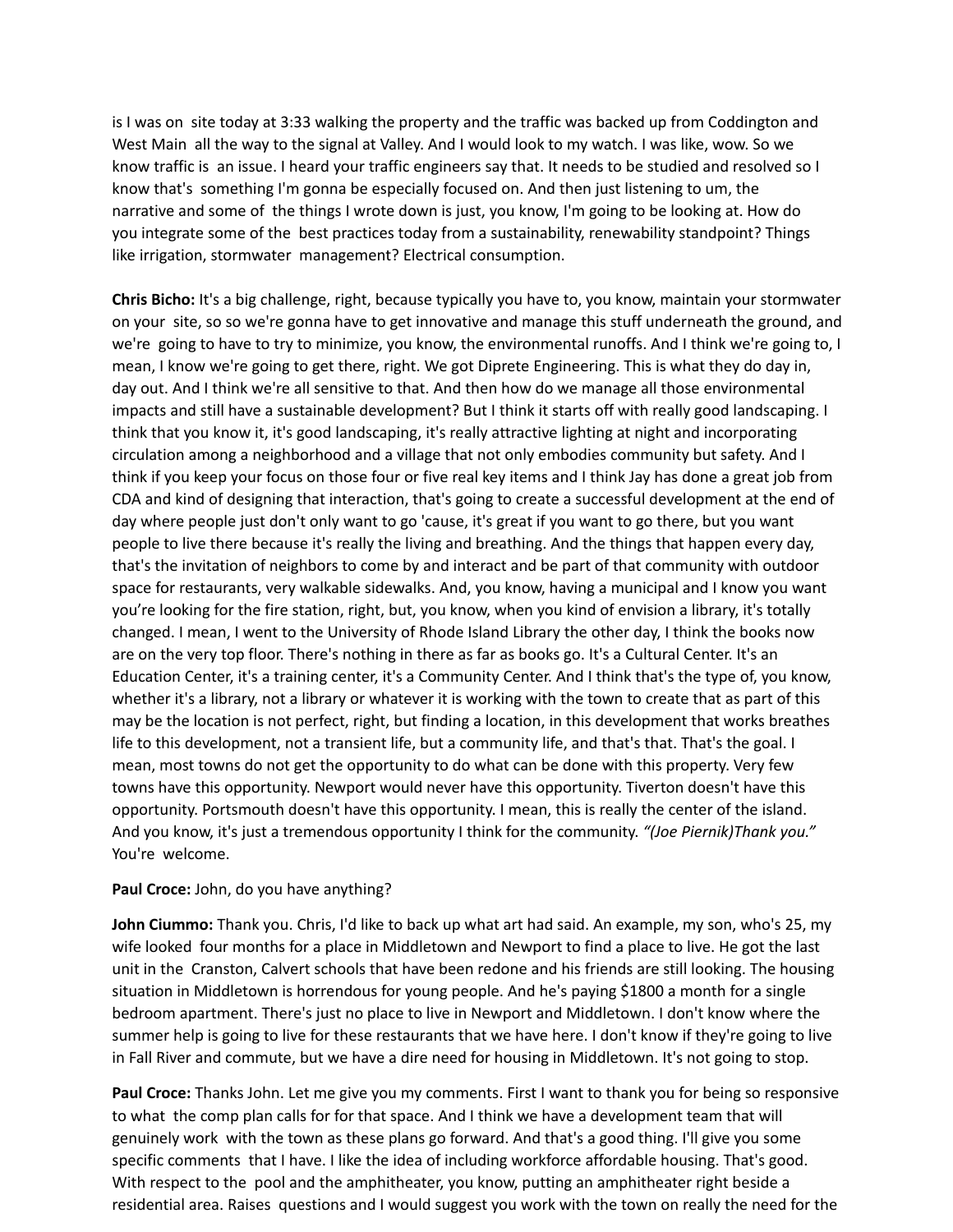pool and the amphitheater see how things develop with that. As for the hotel, if this is. Truly to be a gateway to Middletown and be called a Middletown Center, I would think you would want to diminish the impact of the hotel and increase the impact of the municipal building. Perhaps that corner location is a nice location for the town library rather than sticking it in the back of the area. After all, it's the Middletown Center, not the Marriott Center. Also, you talked about making this a pedestrian-friendly activity, I would ask you to consider whether there should be consideration giving to pedestrian access from the other side of West Main Road. Perhaps an overhead pedestrian walkway or something like that. I don't know if it's worth it, but I think it's something you can look into. And lastly, there's it's always good to have open space, so just consider that. Those are my comments. BJ, yes.

**BJ:** Just one more thing this evening I was approached by someone who mentioned the fact that we don't have a central meeting place like a Convention Center and they would like that tossed out as a possibility, even if it's not a huge facility. If it could be managed so I thought I would mention that. That's part of, I guess the only permanent thing in life is change.

**Paul Croce:** Thank you. Any other comments from the Planning board? Okay, we can open it up to the public. We have a 5 minute timer. When the green light goes on the time starts. The yellow light means you have one minute remaining and when the red light comes on I will ask you to terminate your comments, close off your comments, please identify yourself.

**Valerie Gelb:** OK, Valerie Gelb 94 shore drive. I'm very excited about this project. It's something that we really need in our town. I think it could be, you know, really a great stamp for the community. I want to clarify a few things 'cause people get very mixed up with the word affordable housing. Affordable housing is not Section 8 housing, which is the lowest income levels government housing. The next level is low income housing that's 60% of your mean income that be someone around \$30,000 to \$45,000 a year. This housing, which I think is very important, is workforce housing would be in the 80 to 120% median income levels and that's \$55,000 to \$130,000. And Chris, you could confirm that, but I think that's right. Thank you. I loved your comment Paul 'cause, the hotel on Coddington side to me, it'll block the whole development. The beauty of the community and kind of an entrance in the gateway. However, once you saw the land again, where the library is, and Chris mentioned that or maybe you mentioned Peter, that we could possibly get access to that land behind it, then you would want that not for a hotel side, right, but more for the community. And the piece of the library. I totally agree a library, it should be around a Cultural Center should be a community building. We don't have any place for our youth to gather at night or have any gatherings for the community, have Easter egg hunts, things like that, and uh in a confined safe area. I think that would be ideal. Let's talk about Valley Road. Thanks for bringing that up, Joe. It's a nightmare. Right, so now you can't turn right or left. It takes forever to get through that light. So the transportation I know we bring this up all the time, but it really is critical in this area and I would love for us to figure something out 'cause I think this is a great addition to our community. The hotel height, I would also worry about and I know it would have to fall within our zoning and I understand this whole area would have to be rezoned. Yeah, I've got it right here, 156. Would have to be rezoned, but four levels won't necessarily meet the 40 foot height. Thank you.

### **Paul Croce:** Thank you. Please.

**Karen Biastre:** Hi, my name is Karen Biastre. I'm a lifelong Middletown resident. I live at 207 Maple Ave. I'm also a member of the Affordable Housing Committee. This past weekend, my son and I went for a ride along West Main Road and we took notes. From the Portsmouth Middletown border near Prescott Farm to the Middletown, Newport border at one Mile Corner is a distance of 3.7 miles. Within those 3.7 miles, there are 13 existing hotels and Inns along the West Main Road corridor. That's 13 in 3.7 miles. Do we really need a fourteenth? Hotels in this area are underutilized during the winter months. I'd hate to see that precious acreage. Sit for nine months or so of the year without having full access for the residents, for something for us there I would be leaning more towards something like an indoor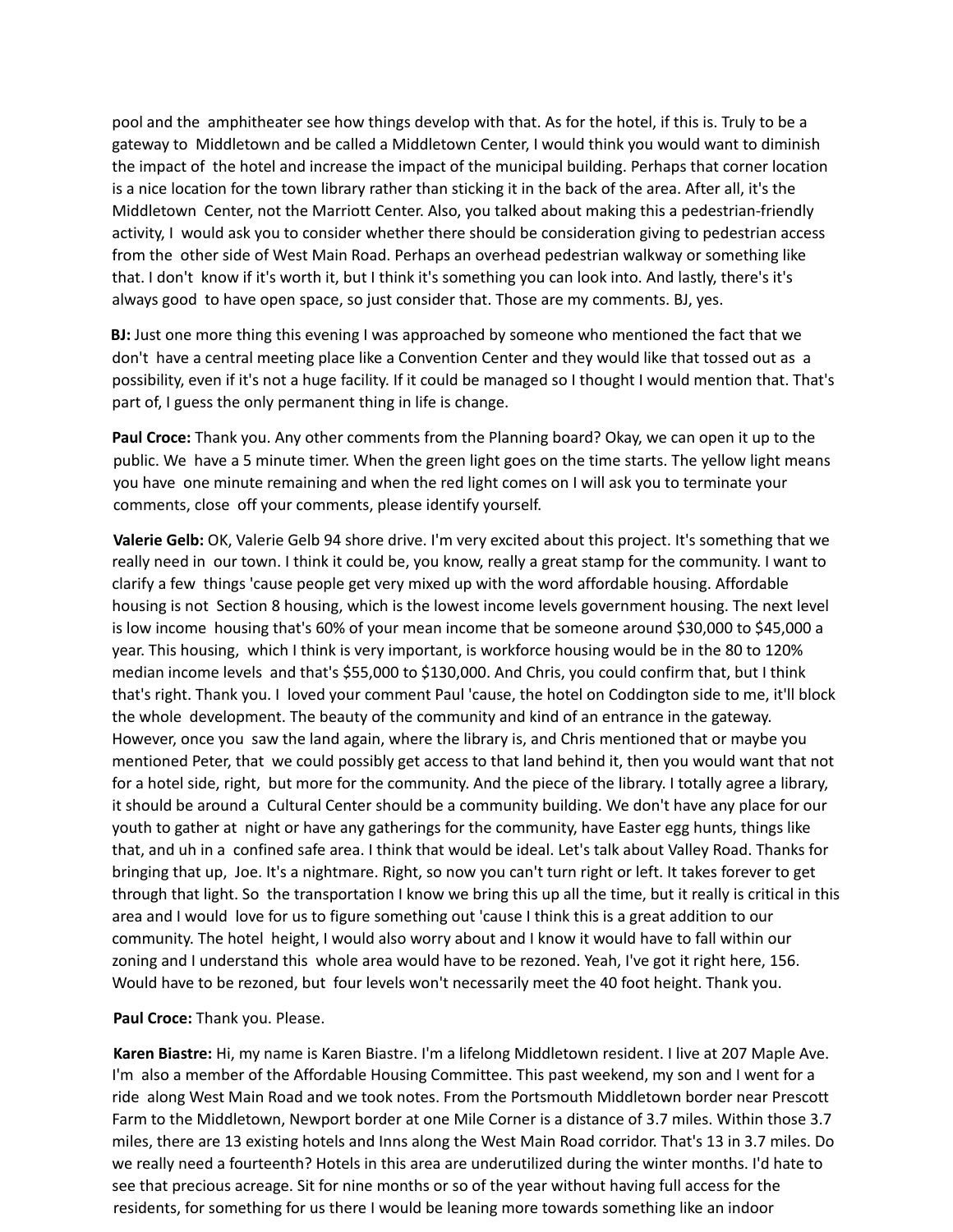recreational area that residents would be able to use 'cause we've lost a lot over my lifetime here. We lost the golf range, the mini golf, two bowling alleys, the drive-in movie theater. None of that was replaced. We don't have anything for our kids and families to do. For an example, I use the example of a, maybe a duckpin bowling alley, which is something that the young and the older members of our community would be able to enjoy. Um. Let's see. The new bicycle and the Walking paths on Coddington Highway do link the two mile corner neighborhoods to the development property, but it would dump them into the hotel, which really isn't something that would enrich the lives of our neighborhoods here in Middletown. Again, I would be looking for something more in an indoor recreational facility where for the entire year, our neighborhoods and our families can enjoy something on that property. I also have questions about the Community Center in the pool and the dog park. It sounds like from what I heard earlier that those areas would be restricted for use only by the people who are renting apartments. Again, that cuts a lot of the public off from areas and acreage where we won't wouldn't be able to use those areas. They'd be strictly for the renters. There, the project was referred to being like Garden City in Cranston. If anybody has seen Garden City in Cranston, it is a big box, Super Megastore complex. I don't want to see that in Middletown. It would be turning Middletown into Route Two in the Warwick Baldhill Rd area. I envision something smaller on the scale of Brick Market where you've got smaller shops, smaller walkways, cafe style venues, something that's more in line with a small town. Middletown is a small town, it's not a city like Warwick or Cranston. I also have a map that I printed that shows. The 3.7 mile stretch with all the hotels and I have copies for everybody. If there's a way I could give you these copies. OK. Thank you very much. "Thank you."

**Mark Donahue:** Hello, my name is Mark Donahue. I live at 600 Green End Ave. I'm a Middletown resident by choice. I spent 30 years in the Navy. Ten of those 30 years were here in Middletown and Newport. And the last assignment kept me here. And I've been here for 12 years since I retired. So. I'm happy to be here. I've been watching this, actually. The first place I ever stayed. The first time the Navy sent me to Newport was the Navy Lodge. I stayed there for a couple weeks while we looked for a place to find, to rent with my young family. It was a lot easier back then. It's a lot harder now. I'm not sure this problem. I'm happy to see something happening on this project, very happy and anything is good, but not anything I wonder about the hotel. My big questions on the hotel are, you know, we throw the Navy out there as the ones pushing for this hotel. I know they just built their hotel and base and they still don't have enough rooms. The per diem rate during this time of year right now is \$117 a night. Are they committed to making per day, per diem rates available in enough rooms in there such that the Navy could utilize them? 'cause, if you're going to charge, I just did a search on hotels.com to see what hotel would cost right now in Middletown, the cheapest hotel in Middletown for tomorrow Night, which is when a lot of families come in for graduations on the Navy base. It's \$139 at the Seaway of Sea Whale Hotel. They probably have about two or three rooms available there. So. We there is no affordable hotels. I worked at the Naval Academy Prep School for the last ten years. Families come in, they can't stay on the island. They can't afford to stay on the island. So they stay in seacock. They stay in Warwick and they come in here. This hotel is not going to solve that problem. I guarantee you they aren't going to be offering rates that would be affordable to these folks. So, then maybe I'm wrong, I hope I am, because otherwise I don't see the role of hotel place there. Um affordable housing, I know that just the generic term affordable housing when we talk workforce, I know the presenters talk about young police officers, young teachers, how about young hospitality workers? We're talking dishwashers, housekeepers in this hotel. Where are they living? You know, they certainly aren't they're not going to fall into the price range that can afford those "affordable" housing, workforce housing. So where do those people live? We are a, ya know, a resort community and folks can't afford to do the work that needs to keep people coming in here. My daughter got married here several years back in October, late October. And I mean, I had to ask my family to come up from Virginia and stay in the hotels we found. The Holiday Inn was the cheapest one that gave us a fairly decent rate. And that worked out. But for the most part, though, hotels were totally unaffordable. And that's late October, so. Other than that, um,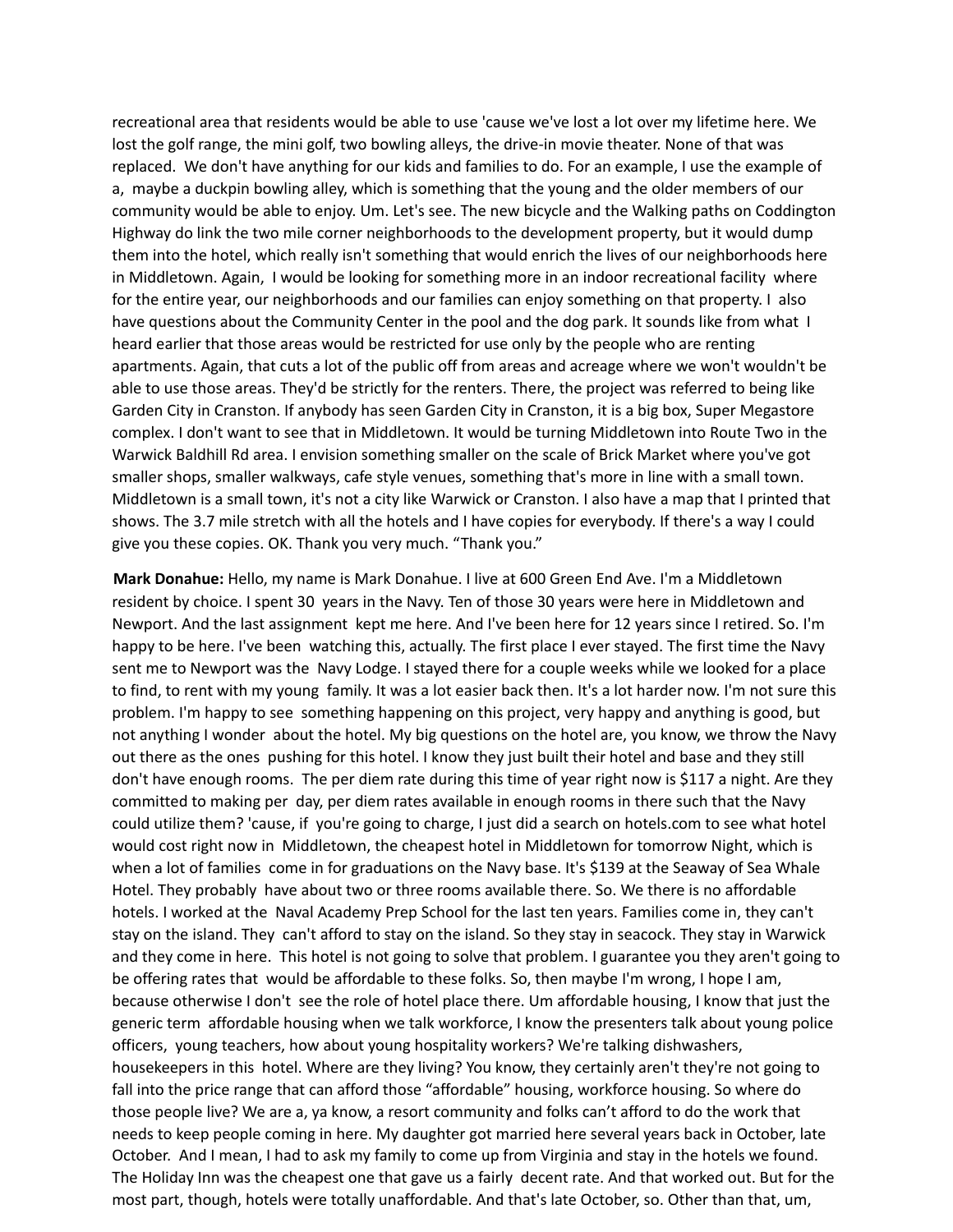library, we need a library and the library is a Community Center. It should be a place that all the people go, so I know the discussion of what a library should be. If nothing else, it's a place for people to go, a safe place for people to go, a safe space. So keeping that up and I think that's about all I've got to say here. Thank you very much. *"(Paul Croce)Thank you very much."*

**Jennifer Barrera:** Hi, good evening. I'm Jennifer Barrera. I live at 59 Beacon St in Middletown, RI, I am a lifelong resident of Middletown and you may know me from the 15 years when I served as the Executive director at Lucy Hearth and I'm now serving as the Chief Strategy Officer for the Rhode Island Coalition and Homelessness. But as a resident, I too share concerns about the terminology of workforce housing. I just want to point out a few things I know we've already talked some numbers. The area median income in Middletown is \$116,000 a year. That's the median. 80 to 120% of the area median income is in fact the range is that the first speaker indicated. So the range is for a one, two or three bedroom range from 55,000 to 114,000, I just want to point out the entry level salary for Middletown police officer and Sean could probably back me up on this is just over 40,000. So none of our actual entry level workforce in Middletown would actually be able to afford to live there. That being said, one of the things that does help develop affordable housing is market rent, housing being built, because when there's more housing, people tend to move up into it and it frees up other units. But I just want to be clear that this is not going to contribute to the 10% of affordable housing that the town needs to meet the threshold. The second point I have is the number of homeless children that are in the Middletown school system is the 4th in the state. So fourth in the State, 107 children. According to kids count, were designated as homeless, according to the McKinney Vento law, meaning they lack a fixed, permanent residence. This is not fully contributed by the children, the school age children that are in Lucy's Hearth. I want to be clear that we are rated the 4th highest number of homeless students in the state. And that is because people can't afford housing in Rhode Island. So those children, that's close to 12% of children in the state of Rhode Island are living in poverty. Those children are in our schools. Those children are accessing health care. Those children are needing emergency responders. All of these things, it's not just children that are homeless, it's children who are accessing all of these other systems within our town and are challenging for our schools and challenging for our health care system and challenging for emergency responders. So I just wanna point out that as a Planning Commission, we have a responsibility, I heard about taxes, but we also have a responsibility for our very low income and vulnerable residents, of which we clearly have a lot. I also want to point out, um this property doesn't actually address the child care spots that are being removed from the Kennedy location, so the early Head Start program and Head Start program, we're going to lose childcare spots. Those are childcare spots for some of the people who are in fact working and can't afford to pay child care at some of the market rent childcare spots. Secondly, there's vast educational opportunities within that Kennedy School for people who are low income, extremely low income. Additionally, the retail, hotel and restaurants that will be added are not places that are going to be paying a housing wage. A housing wage in Rhode Island is \$22.00 an hour. Find me a hotel staff member, restaurant staff member or someone else working in this complex that will be working, making the housing wage, which is \$22.00 an hour. I think it's challenging. I also am concerned as someone who raised children here in Middletown about the fields. That field is used every day for flag football, for basketball, it's just an open space for kids to go and gather and play. So I do want to just make sure I'm not opposing the process. This project to be clear, but we need to address all of these things in order for this amazing project to be in place. We need another space for our kids. We need to address the housing wage, we need to address affordable housing, and there's been a lot of progress with the Affordable Housing Commission, but I just want to be clear workforce housing it is not. And then lastly, you know, I've lived in Rhode Island, I mean, in Middletown for my whole life, this will be the third library that I've accessed in my little, well, probably not little anymore, lifetime. But I just want to be clear that like, in order for us to build buildings, we also have to have a capital plan to keep it up. And so I just want to make sure that that's part of the plan. Thank you. *"(Paul Croce)Thank you." "(Bill Nash)Thank you."*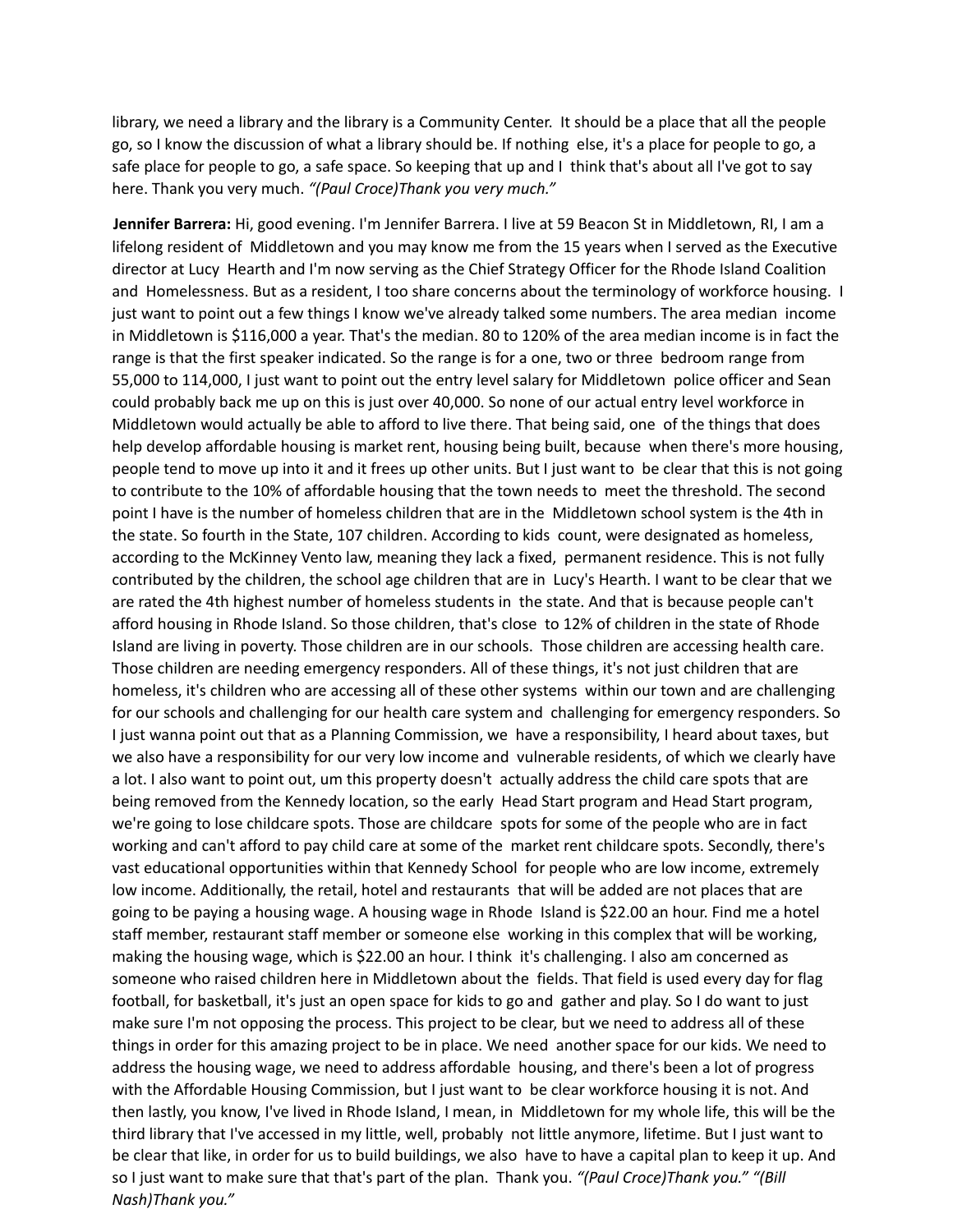**Linda Finn:** Hi, good evening. Thank you so much to the developers that have put together this proposal and thank you for your time tonight. This is a very important project for our town and I think my biggest concern with the project is *"(Bill Nash)Excuse me, you need to identify yourself, please."* Oh, I'm sorry. I'm Linda Finn and I live on Compton view drive. Right, this is not. Made for people in my height. There we go. So my name is Linda Finn. I live on Compton view drive. I guess my biggest concern with the project is if the premise for the property use is to raise taxes, then this is a great plan. But if the premise for the use of a property which is town owned property is too. Serve the citizens of the town and to provide a pound Town Center. I don't see why we would need a hotel on that property and the talk of the bicycles and the, you know, pedestrian access and circulation is great, but it's an island unto itself where I live over Aquidneck Ave. I'm not going to ride my bike over there. There's no way to get over there on my bike, so it's great. It connects it down to Newport, to the bike path and to Newport, and that's great. But it's really not, it's really not connecting to the rest of the community in that sense. So I just. Also think that the library is such a huge part of this parcel and recreation and a sort of a Town Center. We, you know, I've heard them talk about a sense of place. I don't think a sense of place for Middletown is to have Garden City in the middle of it. It doesn't, it doesn't speak to who we are as middle towners. It doesn't speak to the whole community of what we need. And I think just, you know, I think it's just really important that instead of just using buzzwords about what it could be, that we really think about the use of the property. And I also think that. It's not something that I have seen in the comprehensive plan, but a lot has changed in the last couple years. A lot of people have been moving to Middletown because they can live in a wonderful place and work from home, work remotely. And I really think that we could really use this property as a place to have a Community Center and remote working hub for people that come here and they live in their house, they love to be here. But you know they get sick of being in their household for a long time, and so we could provide a place sort of in conjunction with the library to offer something a little bit different. So I just. Also, echo everything that Jennifer said about losing childcare and just the whole, just, you know, saying the word that this is for workforce development. I think we really need to look at the numbers of it and I just am very, very much opposed to putting a hotel on our own town property that doesn't benefit our citizens except for taxes. If that's what the if, that's what the premise is great. We should have a hotel, but I don't, that doesn't benefit me as a Middletown resident, I think there's so many things that we need to develop a Town Center with all the community activities that have been mentioned to have a place for things like that, I think it's much more important than some of the aspects that are in this property. And I do, I do applaud having residential and trying to make it seem more like a village in a community, but it shouldn't just be a village in community pop. You know, among itself, it's really should benefit the whole town. Thank you. *"(Paul Croce)Thank you."*

**Charles Earl:** Hello there, Charles Earl at 6 Tony Lynn Terrace. And I just want to say that this is a great start at a concept design for this area. Uh, I think I echo a lot of the points that have already been made. The orientation of the hotel right at that corner, I think that might be better served putting the library in that location. Speaking to the housing situation, I wonder if what we're sort of scratching at is this value of the land and is there? Is there a reason that we're only doing where we have four to five stories is that? Is that what we have three to four stories? Yeah. If we're talking about trying to give something back to the community and if we don't want the hotel, can we go to four to five stories as the land started to get so valuable that we need to look at structured parking. I mean, are we just are we building for what we have right now or are we going to build for the future and I think the future value of land in Middletown, the destination that Middletown represents, is on par with new ports on par with anything in the area and I think if it means that we could get more housing into the project, get rid of the hotel, why not go structured parking, go four to five stories. You can look at the elevation change from Coddington to the north part of the site and it tapers. So there you could stagger that height. The elevation of those buildings and then start to get the massing a little less intense. Like you would have with a hotel right at the high point of the site. So I just wanted to throw those ideas out. Thanks a lot.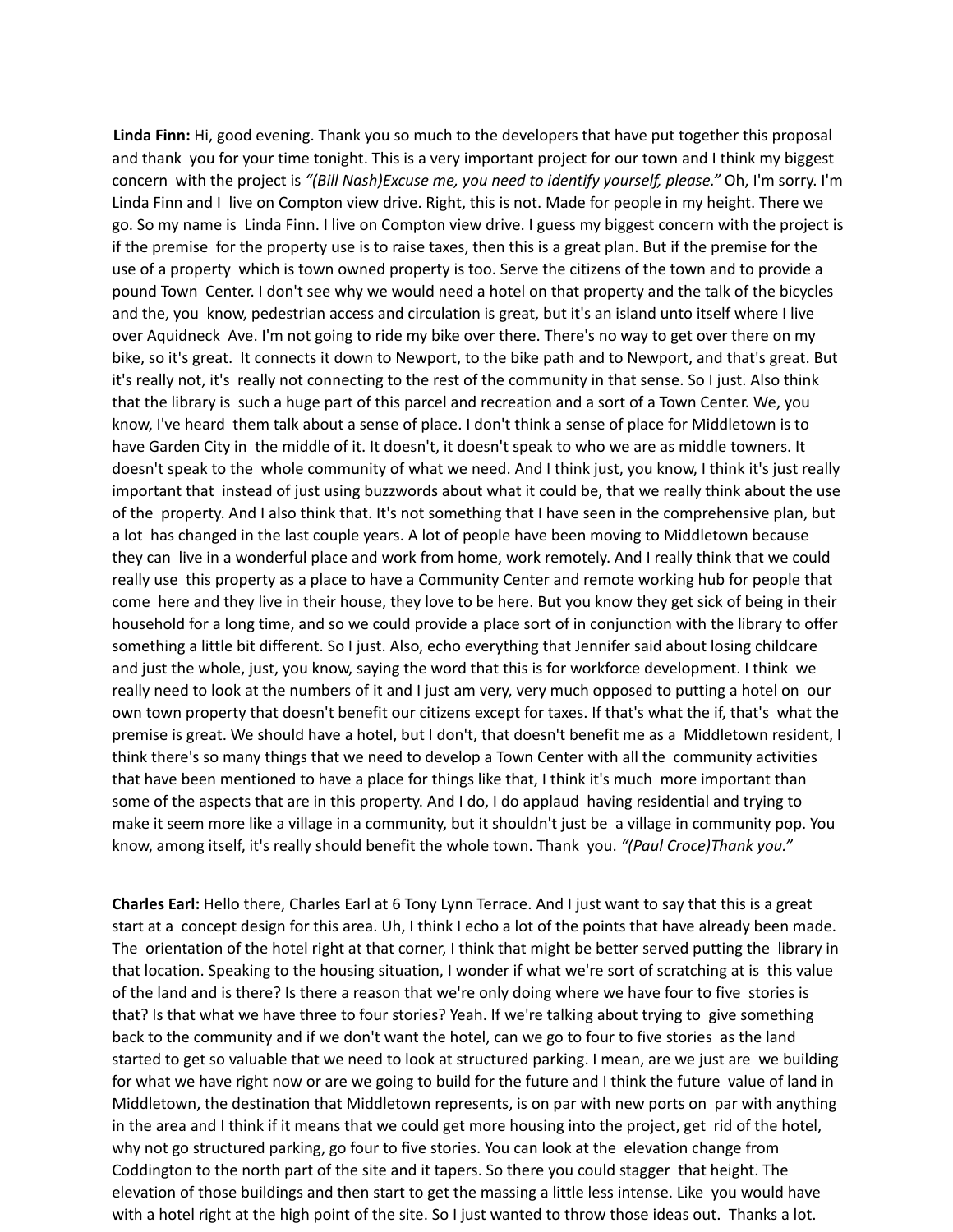### *"(Paul Croce)Thank you." "(Bill Nash)Thank you."*

**Karen Barbera:** Hi. Good evening, Karen Barbera, 36 Wolcott Ave. So one of the things that I'm looking at that I'm very interested in is the stormwater management of the location and there are so many new green stormwater intake aspects out there in, in the world of landscaping. So I would like to make sure that is very front and center. Another thing that I would probably argue with is, and I know this is very cursory landscaping plan, but I don't think it's a great landscaping plan. I would like to see more greenspace. I would like to see pocket parks, which are small, intimate parks where people can go. Maybe you have 12 people sitting in a park. But you can do that by carving out spaces away from parking. So I think those are important. One of the other things just just off the top of my head tonight looking at this space, I would like to see the library and the open space connected rather than have parking all the way around it. And then your parking, you're walking from the library. You want to go over to the open space, you have to walk through a parking lot that's a little bit dangerous. In my in my especially if you have a small child with you or several small children. The bandshell I think it's facing the wrong direction. It's facing West. So if you were sitting watching a show at sunset or approaching sunset, you'd be looking right into the. To the sunset. You know, bright sunset. So I'm also concerned about the lighting. I realized we use well, there's a new ordinance in town having to do with night Sky compliance, but I would like to make sure that this is not a greatly over lit space. So those are just some of my quick views on and I and I really hope you do consult the Tree Commission as far as the landscaping on this so that we don't see a monoculture of trees lining the street. So thank you.

**Paul Croce:** Thank you. The Tree Commission will be included. So will the conservation. Permission so the water circumstances will be addressed as well.

**Joe Pratt:** Meaning I'm Joe Pratt. I'm the chairman of the Greater Newport Chamber of Commerce. Want to thank you for the time you're providing us and for your service to the community. We've submitted a letter of support for this project for this conceptual project from the Chamber. So I'm here representing the Chamber, and I'll just, if you don't mind, hit a couple of the highlights. The letter. Rather than read the whole thing, we wrote our letter in support of the project, the conceptual plan for the redevelopment of this property. The Greater Newport Chamber is one of the states largest business advocacy organizations. We are a trusted and reliable institution in the community for more than 100 years. We're a vibrant, collective body of regional business members with about 1000 members on an annual basis representing about 50,000 employees. We work to create valuable strategic partnerships, promote strong economic growth, diversity and prosperity to not only serve our Members, but the Community. We've been so supportive of the town's efforts to seek interest from developers to present ideas and concepts for the use of this property for a number of years. We believe the redevelopment of this area will be an economic engine for the town. We believe it has the potential to significantly revitalize the area and impact the broader economy on multiple fronts. A couple of points that have been mentioned repeatedly, workforce housing is something we pay an awful lot of attention to at the Chamber. We're concerned about it. It's desperately needed on Aquidneck Island to meet the needs of our labor market. To offer affordable housing stock for families and individuals at all income levels and to enable locals to remain in their communities by increasing inventory. In terms of the hotel, now we believe the rising costs of hotel rooms, the high occupancy rates, the increased demand for Air B&Bs indicates that the market is in need of additional hotel rooms and particularly to serve the Navy community the military community here on the island, and their need for extended stay rooms, we believe it's very important. We believe this concept will have the ability to transform the property into a vibrant, attractive and pedestrian friendly community. We, we believe we've looked at the developers history, they spent decades developing quality projects and they've shown a commitment to the community. We also believe this proposal has met the goals that have been outlined by the town for potential development. So we ask you to consider this proposal again. Appreciate your time and the opportunity to share our thoughts. *"(Paul Croce) Thank you."*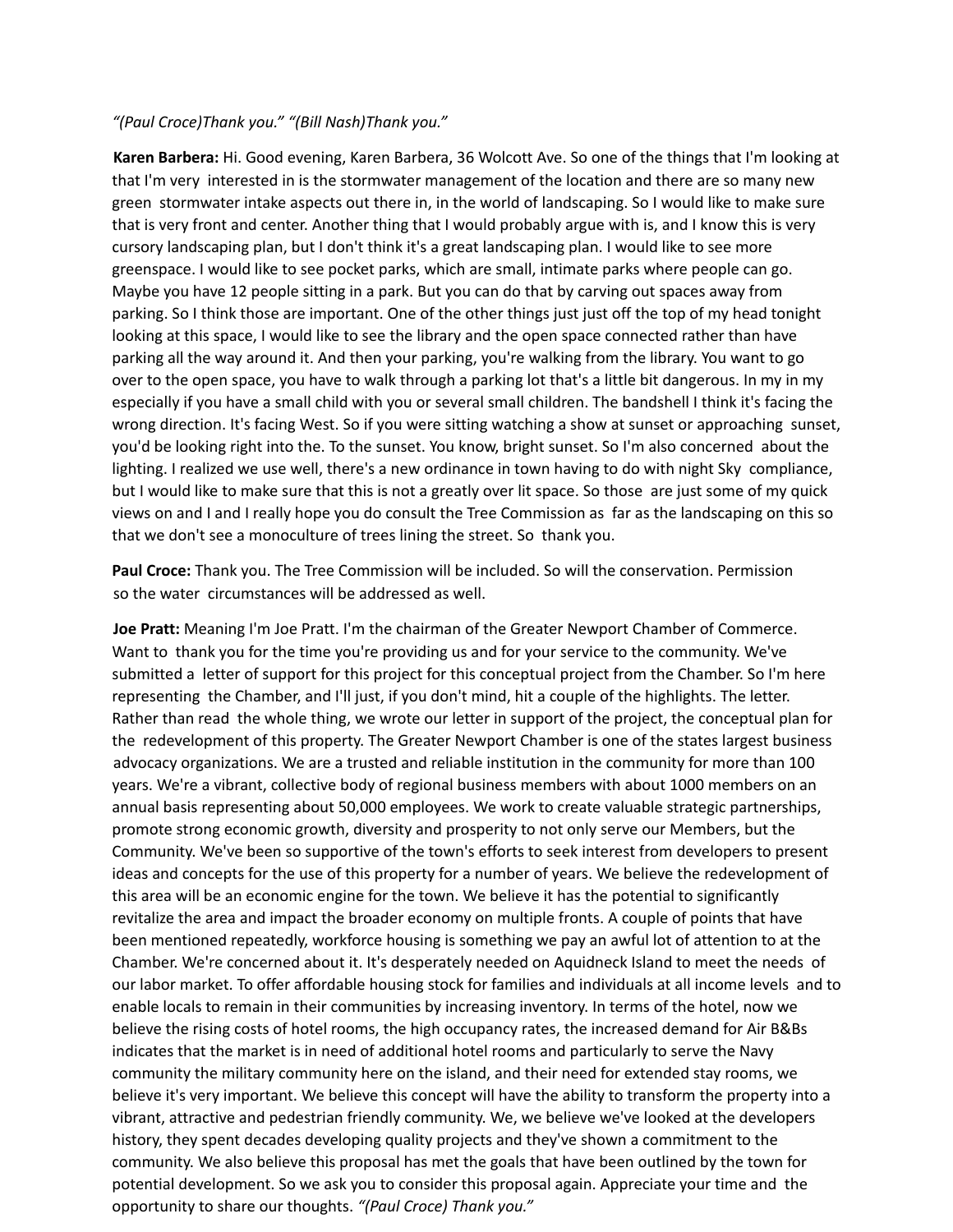**Allen Bradley:** How you doing today? My name is Allen Bradley and I used to work in the Navy housing over in the Anchorage area. All I wanna know is, what is it we're actually going to see in these buildings that are going to be designed and we're going to see a concept of, now, the anchorage housing has small units. You're proposing 2 bedroom, 3 bedroom, 4 bedroom. Are we going to be seeing something or what is going to be coming of those? How are we going to be seeing the actual amount of production, money that's gonna be coming from these actual buildings? I mean, we got the ones over at the Landings over there, says he has those. Those are going for like a month right now. They're like \$1800 for a two bedroom unit. Now, how do we know? We got three years down the road, this may happen. How do we know what the pricing of these are going to come up when it comes up to the extra finish on these? And so that's all I'm going to ask tonight. Thank you. *"(Paul Croce)Thank you."*

**Chuck Allet:** Mr. Chairman, members of the Planning Board, my name is Chuck Allet. I am the executive director of the Aquidneck Land Trust. I live at 11 Whitwell Avenue in Newport. We have submitted a letter in support of this development and I do that on behalf of my Board of trustees. We have discussed this. In 2019, the Land Trust did a build out analysis that essentially provides within 30 years all of the. Open space that isn't otherwise constrained is going to either be developed, or we're gonna have conserved it, but it's not going to be available in 30 years. And, so, with that in mind, two recommendations came out of that report, one is we need to conserve more open space. But the second is that we have to change our land use patterns on the island. We have to do more innovative mixed-use, higher density development, which takes pressure off our open space lands, and so we are very much in support of this type of mixed-use affordable housing, higher density development conceptually. I mean clearly we need to see more details on this project before we can, you know, finalize it. Uh uh. Feeling that it meets all the requirements, but conceptually we think this is exactly the kind of thing that the town of Middletown and the other communities on this island need to be doing to take the pressure off the farmland so that it can be protected. So when we look at open space, we shouldn't just be looking at the open space being provided in this development because this development is taking the pressure off the other open space in our community. So we think it is very important for this board and the town to be looking at this kind of development proposal and we are very much in support of that. Thank you. *"(Paul Croce)Thank you." "(Bill Nash)Thank you."*

**Carol Ann O'Connell:** So I may have to put this up. My name is Carol Ann O'Connell, and I live off of West Main Road in Middletown. I have worked 40 years with the elderly. I have two degrees in health. Psychology and other and I find Middletown to be. A great need for those that are elderly, we don't need 2/3 level apartments. We need a ground floor where the elderly can go out their front door and go out their back door with a piece of land that they could sit at with family or friends or on their own. We don't need three levels, we need one. We have now a great need of elderly that live in Middletown. And we don't have that, there's just very few buildings or apartments that have one floor where they can go in and out. OK. I can understand one building to be used if you want to do first floor, second floor or third floor 1. But the rest should be looked at for elderly that live in Middletown because we have a great amount. That's number one. Number two, I completely disagree with the fact of having another hotel as the woman here mentioned with her son, and she was quite well written of what she said. We have eight different hotels or motels. We certainly don't need another one. That's a massive size obstructing that particular area. That's number 2, #3 as far as retail shops are concerned there, there's nothing to say that they're going to last like that in the Newport area alone, which is very close to Middletown. They have the shops that come and go, come and go, come and go for retail shops to be there, I don't approve of that either. As far as our library is concerned, I've been going in there for 45 years. Do we need a new one? Yes. Do we need to make it smaller? No, that's small enough as it is. That's the other, other, but other thought that I had. Restaurants we don't need anymore of those either, we have plenty of them here and it's congested with them. We need this space to do something for our children, OK, that are in need of doing something 'cause we have nothing here for them. That's the next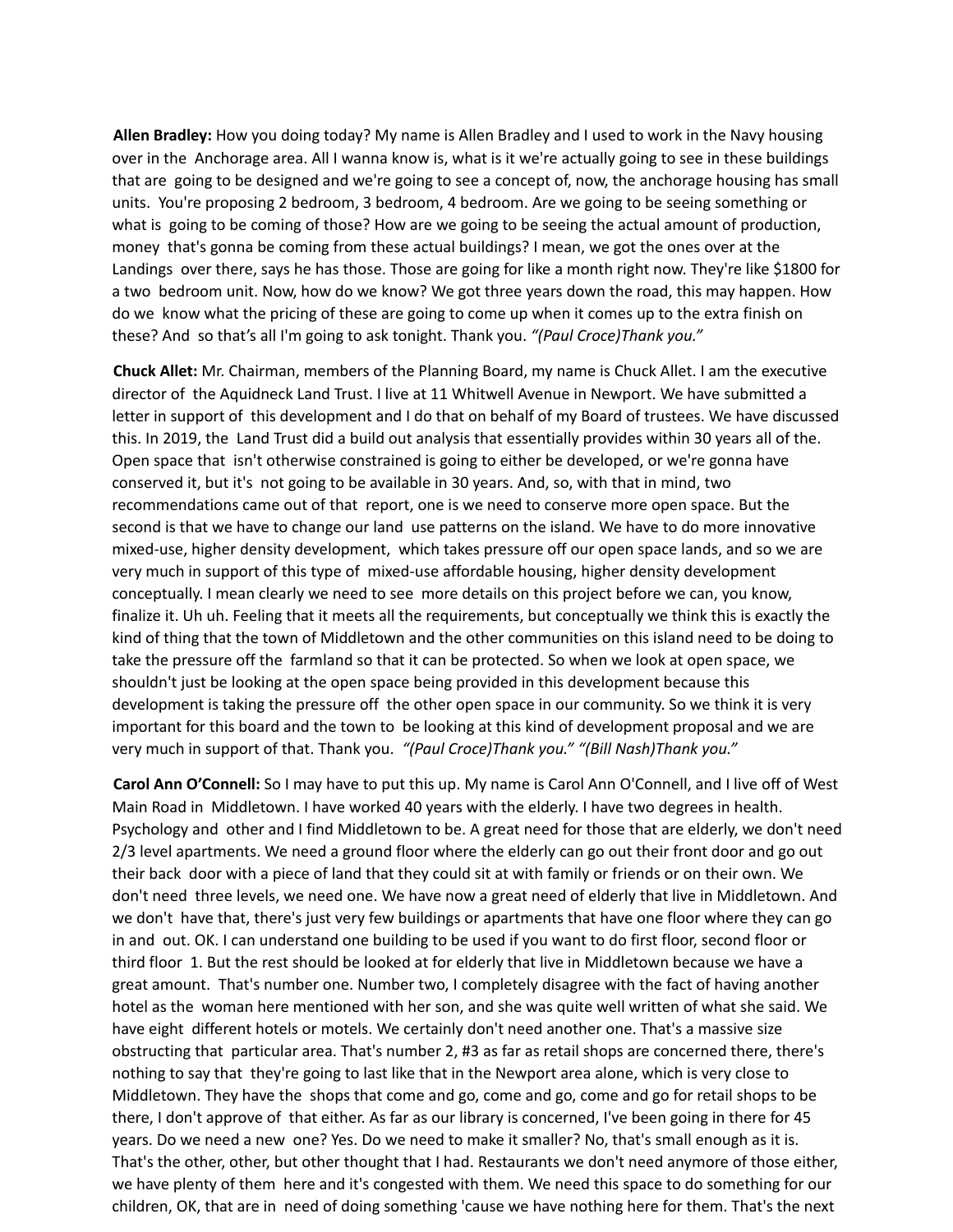thing. That's all I have to say, but we need to consider the elderly that live here on the island and in Middletown. Thank you. *"(Paul Croce)Thank you."*

**Lori Bradley:** Hi, my name is Lori Bradley. I live at 4 Barton Lane and…*"(Paul Croce) Move closer to the microphone please."* OK, I echoed some of the sentiments already said by some other residents tonight about the loss of recreation at the ball fields to our youth here and also the loss of the educational services that are provided at JF Kennedy School. Both the head start and the adult educational services that provide vital training for our adults here. And I would also like to ask about the impacts that this large development would have on our sewer and water capacities here in Middletown. You know, we are talking about this development as well as a couple of other large developments along West Main Road, and I would imagine that we would have to significantly upgrade our capacities to account for this and I am wondering, you know, we're talking about the tax money that will be gained by this development, but I am wondering about the cost to residents for upgrading our sewer and water capacities here and how that's going to affect them financially. Thank you. *"(Paul Croce)Thank you." "(Bill Nash)Thank you."*

**Lori Verderosa:** Good evening. My name is Lori Verderosa, 426 Third Beach Rd. I speak as a resident to you tonight and also as the director of the Middletown Prevention Coalition. I've heard it mentioned a couple of times already this evening about a Community Center. We do not have a Community Center. As an individual, in my professional role offering health and Wellness activities to all segments of our population youth, primarily I can't begin to tell you how many times we try to offer workshops or activities and there's not space. The schools are booked, there's after school programs, there's other things going on sports. We are in sore need of a Community Center here in town, so I would hope that you would consider adding that to this plan. Thank you. *"(Paul / Bill)Thank you, Lori."*

**Lee Fenton:** Hi, I'm Lee Ferrara Fenton, 53 Berkeley Ave. Two, you know several things. Once when you have two and three bedrooms, your family families are coming in. So that means the increase in the school population. Along with that. Someone had mentioned the homeless, how Rhode Island counts the homeless. Is that you have one family per house. If there's two or three families that are living together in that home, the second and third families are considered homeless for the school population. And so we have that. Next, what I would like to do is could we put the library and maybe add a STEM center to it, but also this playground or this recreation area could we get that closer to the library so our town children could also? Come home from the library and play right there along with the residents that are at this center. For the traffic study, I hope that someone is looking in the evening. At the Kennedy School, we have a high school robotics team there and the traffic, the trucks, the rescue trucks as far away as far as Bristol they are coming through continuously. And then are we going to have solar panels on these units to help out? Thank you. *"(Paul Croce) Thank you."*

**Michael & Deborah Murphy:** My name is Michael Murphy, this is Deborah Murphy, we live at 102 Ridgewood Rd. Before we begin, I just want to thank you all, every all the Members and you people in the place. Obviously, when we received the newsletter with this, it raised a lot of questions. Many of them were answered tonight. I'd like to address a few things. First of all, the lady, the first lady you spoke saying how she went up the road and counted 13 hotels. My wife and I did that yesterday, actually, and we, but we kind of expanded beyond West Bend Road and in the town of Middletown. And within a half a mile of this projected hotel, we have 22 hotels or Inns now and I don't even know how many Airbnbs there may be. I mean that that's an awful lot. You know, I wanna get off track just a little bit. Bear with me. You know, I listen to the radio all the time and I hear Langley, Toyota Newport. But it's Middletown. OK. Middletown is not a destination. The destination is Newport. And we're taking some of the precious open space that we have in this town, and we're going to put another hotel on it. We're going to take a library, which we just recently not too long ago. Put a lot of money in. We expanded it. Obviously it wasn't enough. OK, so we're going to spend it. But now we want to raise it and move it to make. That does not make sense to me that I'm sorry that makes zero sense for my upstairs window, I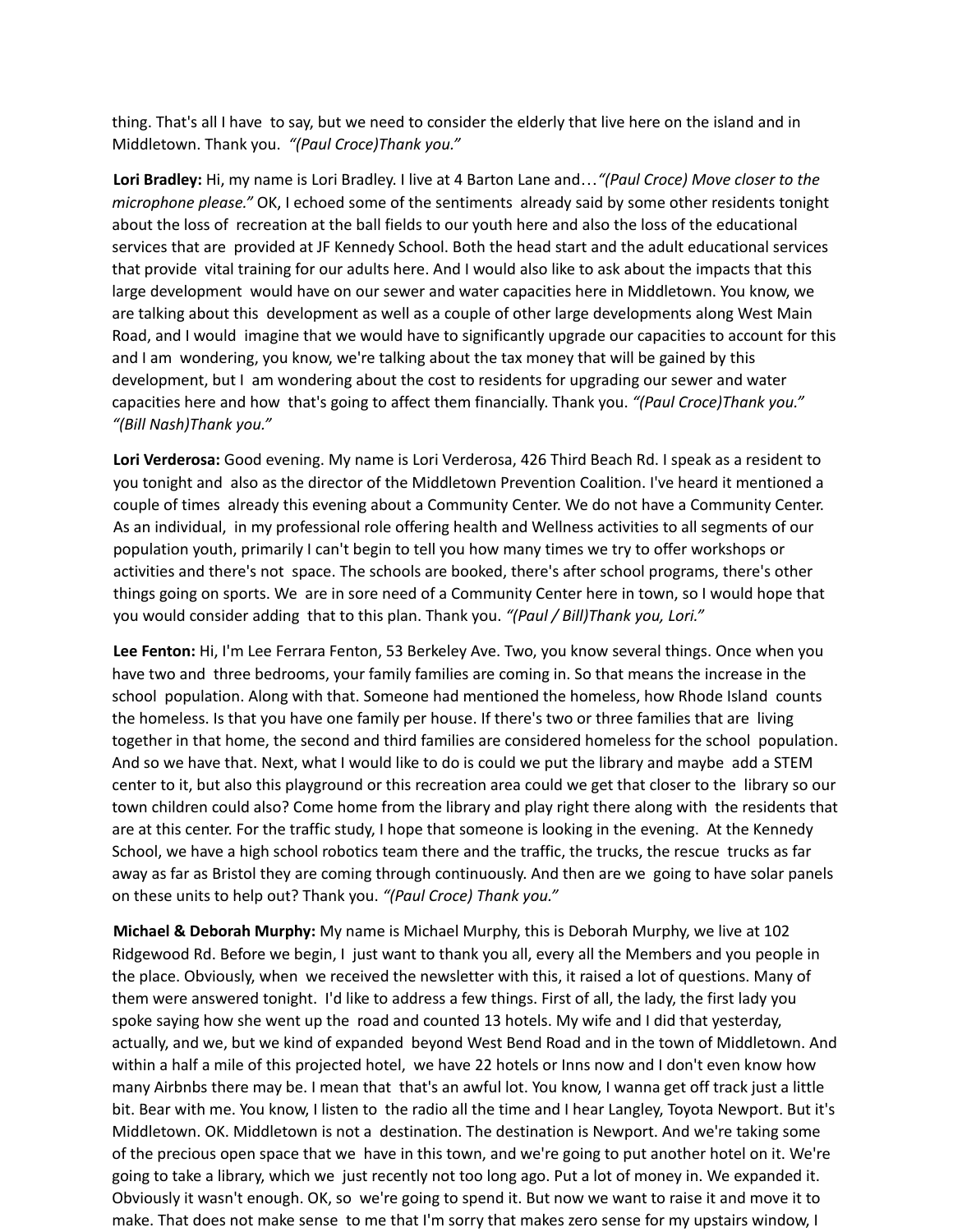can look across the road and I can see. People playing rugby, soccer, softball, basketball. Families having picnics. I don't know what the price of that is. I don't know what the value of that is, but I say it's high. I say it's higher than whatever is coming in with this hotel. I'm also concerned about… *"(Paul Croce) Speak into the microphone, please."* I'm sorry. I'm Deborah Murphy and we've been at this House in this neighborhood, and I guess it's the east side. I'm across the street from this proposed development. So we're across the street behind the restaurants. And been there for 36 years and that field has always been for community use that as long as I've known, I don't know why we can't. Use what I'm concerned about the retail space is that like someone else mentioned, these retails may close and you're talking about foot traffic and where, I mean, we can't cross that road safely. I know someone mentioned that. The traffic is horrible. You also have in this plan something for two drive-thru restaurants. So the drive-thru restaurants I don't know where they're going to be, but if it's supposed to be pedestrian friendly, then why would you have a drive-thru rest, two drive-thru restaurants in that proposal address traffic. Alright, I would like to address the traffic just real briefly. A few years ago, we were coming to all the meetings that we're having about the roundabouts. They wanted to put a Figure 8 roundabout on the two mile to Coddington intersections which got shut down eventually. Thank God. We look at this now. Mr Fenton, we were speaking with your wife earlier and she was saying how she likes to cut through our neighborhood. OK. And I don't blame them. OK. But she likes to cut through our neighborhood because the traffic already is so bad. OK, well, traffic is only going to get worse. Just a quick calculation, OK. You're going to put 144 rooms, 150 apt houses. OK, that's 300 plus cars a day through the intersection and in addition. Plus now you're going to put what? Another Burger King, McDonald's, Chick-fil-A, whatever drive-thru places and other types of retail. So how many more cars is that in that intersection daily? I say it could be up to four, five, 600. I don't know if you have the exact number. I believe there was a study. A number of years ago by the Newport Daily News in the state of Rhode Island, where they were saying there was like around 20,000 cars a day through the intersection there. And maybe I'm wrong and remembering that, but that kind of sticks with me. That's what that's an awful lot of cars through that area. And I know we're probably getting close to our five minutes, but I am concerned about the adult learning. I think that's important and the open space is important and I hate seeing vacant buildings in Middletown on West Main Road already east side Marios or and Ruby Tuesdays. That building has been. I mean, so I hate to see these buildings being built and then 2-3 years later they just leave because they can't get help or whatever. But then one other thing last and certainly not least, there's a real problem with watershed, the drainage coming from West Main Road into the adjoining neighborhoods is awful. We have rivers that literally run through our yard there. The people that are in the neighborhood behind us get flooded out. They really have a lot of problems with that and I'm not sure that this is something that if this should ever go through that, we really have to look at the drainage problem within the town. Also the cutting through if this goes through more and more people are going to be coming through a very residential neighborhood with a lot of children and we're going to have speed bumps, people the, the speed limit on my street is 15 miles an hour. If you if somebody is going less than 30, I'm really happy. The fact is people, people drive 40 miles an hour down our road.

**Paul Croce:** Thank you. I want to point out we gave you extra time 'cause there were two of you.

**Antone Viveiros:** Antone Viveiros 45 Bayview Park, Middletown. This project was to go will certainly change the face of Middletown. And in the development, there's 673 parking spaces now. Can you imagine just half of those people trying to get out in the afternoon? You're looking at 336 cars. I don't care how you synchronize those lights, there's no room. I just wanted to address one thing Mr. Nash said, he proposed a fire sub-station. Well, when Mr. Kempenaar gave his property to the town behind Shaw's, that came up. It was estimated that you would need 8 new firemen to man that station. Shortly after that, the chief retired and he said you're looking at 24, eight per shift. So I prefer, that you know, I mean the main fire station. How long is it going to take with the lights and the sirens going for them to come from Wyatt Road down to Coddington? I don't think it'd be you know that long. Another thing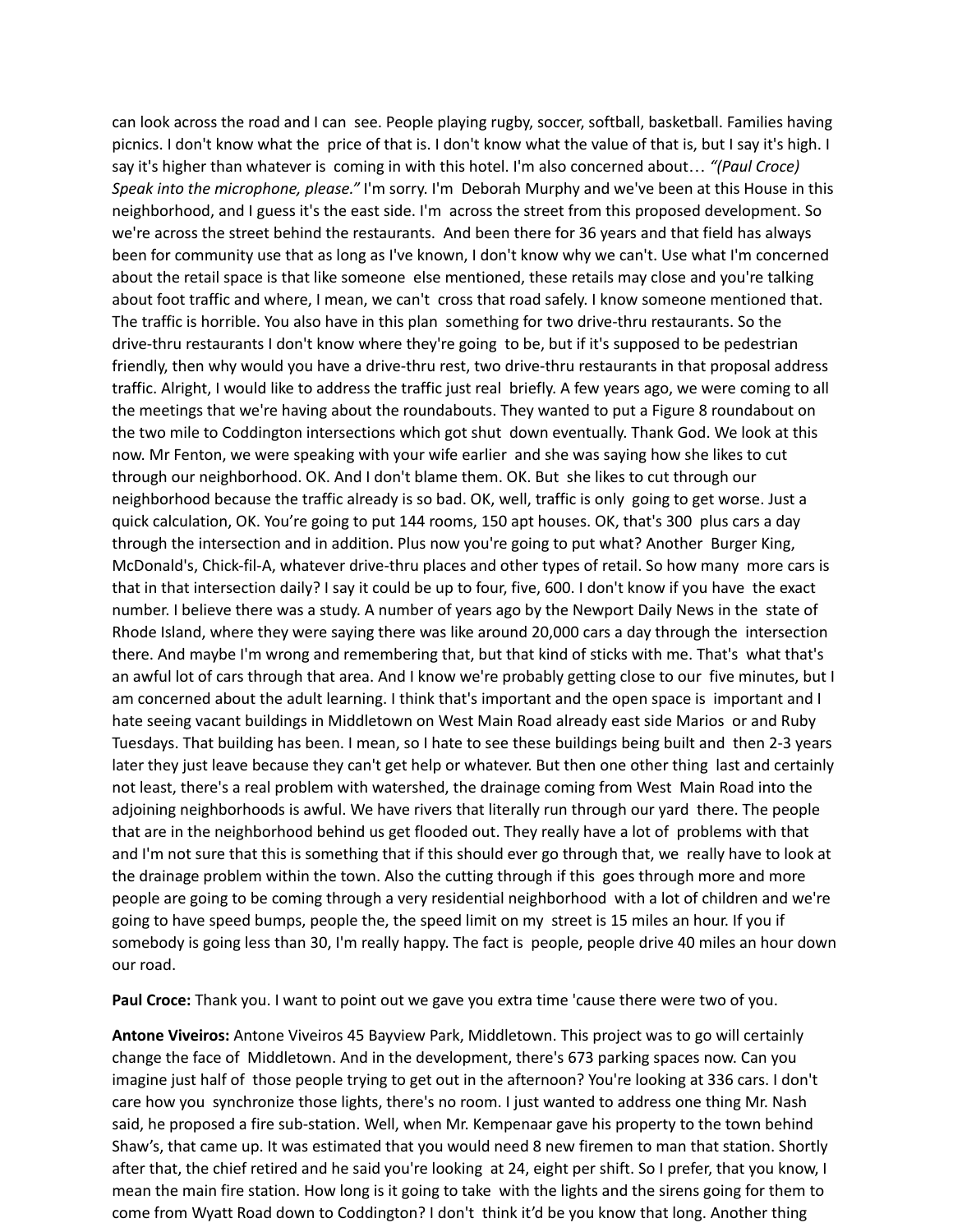would be with a four story hotel, with the present ladder truck, will it be able to reach the 4th floor? If not, we've got to buy a new one. And if that was the case, because this project was the goal, I'd like the developers to absorb half of the, at least half of the cost that have been put on our of taxpayers and then things that were mentioned today, where would our children play if that field was taken away. We've got the soccer fields, and then what? So I would urge the Committee to look at this very closely and rather than looking at the \$1,000,000 that the Town's going to get. I have to ask the question, is it worth it to the citizens of this town and the children? Thank you. *"(Paul Croce) Thank you."*

**Kim Blass:** Hi, Kim Blass 111 Compton View drive. I just have, I agree with everybody about the hotel. I don't think the hotel needs to be there. If you look at the hotel, it looks like a duplicate of what's across the street next to Applebee's. So I don't think that's an appropriate place for a hotel. And if it's accommodating the Navy, we, the community, shouldn't have to accommodate the Navy for a hotel. The Navy has plenty of room on the base. They can build another hotel. They can afford it. The rest of it, needs to be tweaked. A Community Center I agree with. I also agree with the new library. I think that would be great and that's a perfect spot where the hotel would is now. Also the traffic they say, Oh yeah, we're going to do traffic. You know, studies and we'll get to it, but the traffic there and everybody knows West Main Road, the traffic is just unbelievable and nobody is doing anything about it. Now you're going to put 144 rooms, you're going to put 150 in the housing. Those all have cars. Nobody mentioned if you're going to have a hotel, you're going to have restaurants, you're going to have to have people coming in with trucks delivering. So you have trucks and buses going in and out of that community. And I always thought when I heard what they were going to do with this land was for the community and looking at this. Tonight does not look like it's for the community, and I know it needs a lot of tweaking and I accommodate all of you for, you know, doing this and coming up with a solution for us at in Middletown. Thank you.

**Paul Croce:** Thank you. There anyone else who would like to speak?

**Ron Wolanski:** Mr. President, we had some folks online, at least one that would like to speak, and anyone who is online that would wish to speak, please raise your hand. First one is Michael.

**Michael Cunningham:** Hello, can you hear me? *"(Paul Croce) Yes."* It's Michael Cunningham, 21 Allston Ave. It's been a great meeting. I'm very, very much in favor of something on that property, on something along the lines of what we're seeing make sense. I think all the residents' comments so far have been spot on. I'm not necessarily against the hotel, but I understand the arguments on you know a lot. A lot of what's been said I won't repeat, I will say, as far as the economic impact, I spent many years working for Rhode Island Economic Development Corporation. I'm doing several developments myself, though not residential. And what I've always noticed is that you know, we always talk about the net. We always talk about the you know, the impact is 1,000,000, a lot of residents and some of the members of the planning Board have have mentioned the the aspect of what's the net, you know what is the impact to schools, what's the impact of water and on in this process as we go forward. On we just have to remember that, like, what's this going to? Who's moving in and what's that going to cost our community long term as far as the traffic? All of us recognize that the state of Rhode Island does a lousy, lousy, lousy job with their traffic studies. Look at all the development in the last 15 years in the island and on the state roads. They never get it right. I've literally talked to them and asked if they've done, you know? Well, we did it. We did a pedestrian study, but we didn't do a vehicle study. We do vehicle study but we didn't do a pedestrian study or well we did it and it's fine and all you have to do is look at the project. So all that leaves a lot to be desired with the state of Rhode Island having said that. On I think we need it now. We need a center turn lane on that road and we have for a long time and looking at the plans as they set forth, I would get rid of the bike path on West Main Road. That really is a path to nowhere. I would move that just to the property. You know, I think it's great to connect the property, the bike path that exists, but just stop it at Coddington. Move the use some of that land and First off extend the the right hand turn and Cotting team, which I think overtime with this bridge re connection we're gonna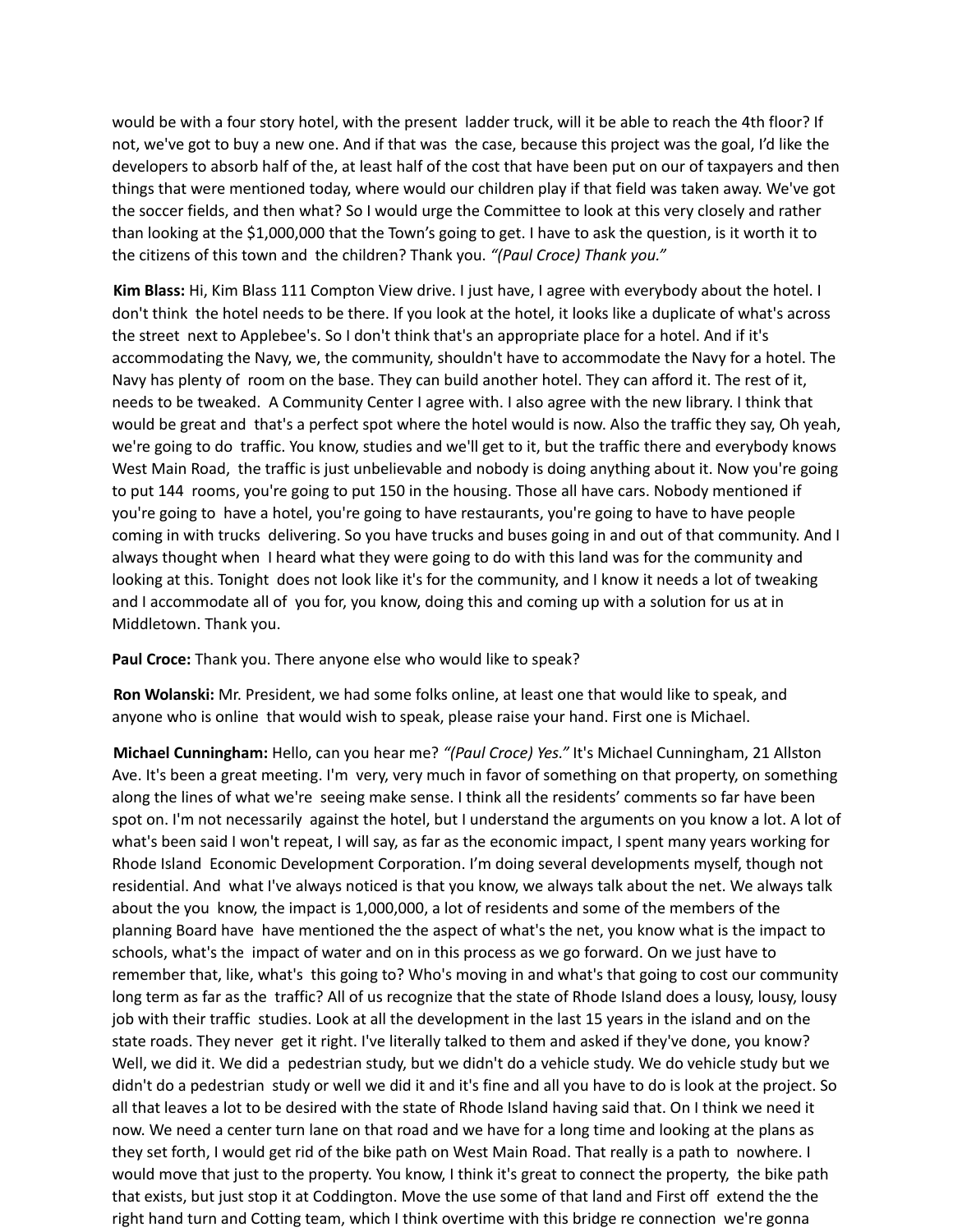need more right hand turn space and then and then allow for a Senate turn lane which the stage out regardless of this property on and then I absolutely looked at some designs. Absolutely could make a pool, one mile bury the utilities, you know, do a pedestrian bridge, you know, with the gateway to Middletown right over the top. There are some designs that work. The problem is a ADA and the ramps on the left and the right side. How do you get people up on and then on and then some sort of block grant availability coordinated with the town and the state for the businesses on the right hand on the east side of the road that desperately needs some economic development. And this would be great for them if we connect it with a bridge. I think pedestrians across West Main nonstarter. There's no way that doesn't even make the current situation worse on and, but, but the idea of finally, I mean I've and I've been on, I'm sorry, 21 Allston Ave. I've been in this town for 50 years and have any of those seen much of a change? My parents used to own Mr Sparkle car wash. The bagpiper was there and the rest of those buildings. You are essentially just reuses of the same thing that's been there. Finally, as far as traffic, there's 1, 2 and three Harbor Village. That building at the intersection of Valley Rd. If there's enough land. Right now in front of it, that would be fine, but I think that reclamation of that building is necessary to align that property at that intersection to get in. I just don't know if there's enough before the building, but that would solve the problem as far as you know the in and outs with the people that want to go north out of that property. And then, I think that's about it today. I think in general it's great that we're doing something, but we certainly are at the beginning of the concept. Thank you.

**Paul Croce:** Thank you. Anyone else Ron? No. For anyone else here, please.

**Sarah Gauch:** Sarah Gauch, 18 Donald Dr Middletown, RI, and the chair of the Library Board of trustees. I initially came to talk and address the library. Several things have been said. I think they're wonderful things. Little background for those who may not have lived here that long. Our library started out as a daycare center and was a Quonset Hut. We built the library around it and our building is sinking, our floors are cracking, we need a new library, no question about it. However, we currently have 14,000 square feet. Not the 10,000 square feet that we've been given and that's very disappointing because you kind of had the impression, my own impression of fact, is the fact that, you know, you built the \$1,000,000 mansion and then you remembered you had to have a shed for your bicycles for your kids. So a bone was thrown, so we got this 10,000 square feet. So I just asked the committee to make sure you reconsider that. The other concern I had had to do with the. Several things I heard tonight. About the location of the library, I'm looking at residential housing in front of it on this plan that you have. And I don't think I'd ever want to be in a residential housing on West Main Road that close to the road because the noise of the traffic. And yet we're stuck in the back. That's another issue. The other thing too, I have 8 grandchildren and many of them are playing soccer and they're playing baseball and there's no indoor location for anything on this island, and that is the nature of what's happening all around us they've got Longplex in the Tiverton/Fall River area, you've got Somerset, you've got the concept Warwick. That's the direction of the future for our children. A lot of indoor activities to keep them occupied in the middle of winter. So that's another thing I think you should consider. A hotel, I heard those mentioned if you counted the banks one of the drive through might be a bank. Do we need another bank? We start on East Main, Bank America, we got a bank down there by the BJ's, we've got two banks opposite one another, pretty much another one, Chase, just getting ready to open at two mile corner. We've got bank Newport. Do you see where I'm going here? Do we need another drive-thru bank? I don't think so. There it's worth developing this land. No question about it. Another concern I might have is the building is sinking for us because of the way of the books. Is this there, or has there been a geological study done relative to the underground area? Are there springs running through the areas and porous those kinds of things right? Those are things I think you need to think of, so with adjustments. Let's develop the land. Thank you. *"(Paul Croce) Thank you."*

**Alex Scofield:** Hi, I'm Alex Scofield. I live on Maple Ave, just up the street and I was just looking at the square footage of the hotel and I had something I wanted to bring up. It's 22,000 square foot per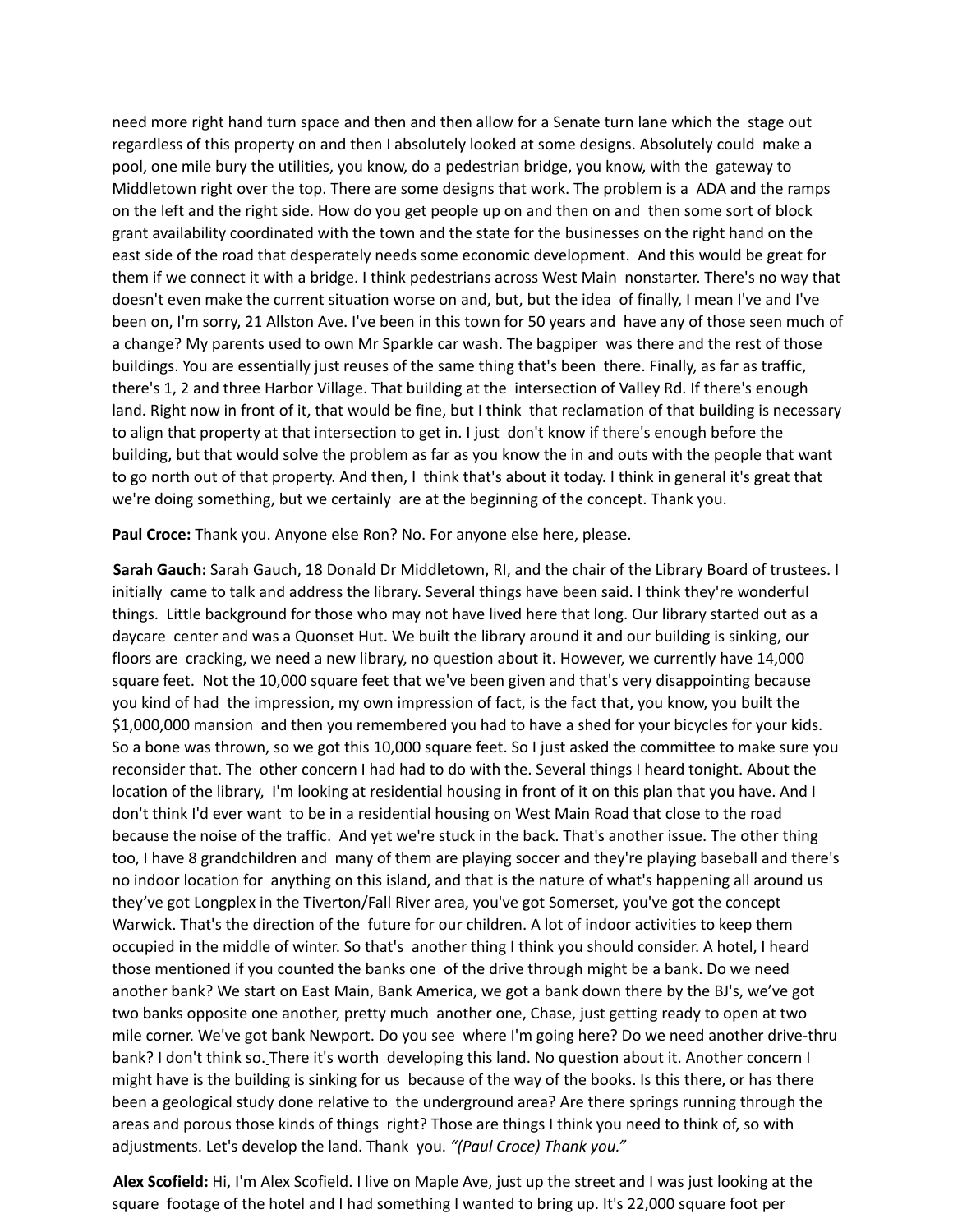story times four stories divided by 144 rooms. That only leaves each room at around 600 square feet. That's no hallways. No, no amenities. So all of these rooms are modest, and if you do have apartment style rooms, that means the remaining rooms are even smaller. These aren't luxury hotel rooms, this hotel doesn't seem to have any character or anything interesting about it. It doesn't have an event hall. You know, if weddings are booked Friday, Saturday, Sunday and we're just gonna put 140 empty tiny rooms here. Why not put a wedding hall or something more interesting? I just, I wish the hotel at least had some character. And it wasn't just a big empty box again. Thank you.

**Paul Croce:** Thank you. You. Anyone else wish to speak? Anyone else online Ron?

**Dorothea Bantal:** Dorothea Bantal or 92 Blvd. I'm also the president of the Friends of the Middletown Library and I did submit something but I did want to thank everybody for making their comments about the library and it makes me very happy that there are so many people that are very interested in it. As Sally said, the current library is much larger than the library plant, the library planned spaces. We do need something bigger and better, and I've noticed that a lot of people have said things about a Community Center. Well, the 21st century library is very much a Community Center. And I am also a retired librarian. I worked in Tiverton and they bought, built a beautiful library. I think that's about 24,000 square feet, but the things that they could put in it are what we need. And I'd like everyone to think about looking at that library. Thank you.

**Paul Croce:** Thank you. Oh yeah, OK. I might have been coming up to the mic.

**Deborah Murphy:** Hi I'm Debbie Murphy again. I, just one more thing. Speaking about grandchildren, and we have two young grandchildren and we took them to Linden Park and Linden Park needs a lot of work, so I would ask the planning committee to think about our young children and playgrounds that are really, really nice for them and good for them to be out there. And an example would be the Wickford playground off anyone's ever been there. It's state of the art. It's absolutely gorgeous. The kids love it. They would rather do that than watch TV. I mean, they absolutely love it. So maybe we could think about something like that as well.

## **Paul Croce:** Thank you. Anyone else?

**Gerard Galvin:** Wrap up I wanted to address one particular comment related to. The per diem granted by the Navy for stays in hotels and the partners who are involved with the current hotels that exist. They currently do accept the per diem year round off season and in season And they would maintain that policy with this new hotel as well. There's just one specific point I wanted to address. The other points I want to make are a little more general in nature and I want to express and promise that we will we, we've heard all these comments as you have tonight. We will be discussing them, we respect them, we understand them. And I'll hearken back to something member Owen said, which is change is hard. We understand that. There were a lot of questions raised tonight about water runoff, traffic engineering. We know all of those things have to be addressed, but we will not get to that point of answering those questions unless we move forward from here and find what I think are very clear consistencies with the comp plan and that that brings me to sort of a final point. Many individuals have expressed their voice tonight but the town's collective voice is also expressed. And Paige Bronx spoke to it earlier in the comp plan in the zoning code that's been amended to call for mixed-use. And maybe most importantly, in the request for proposal, authorized by the town council that we responded to and that we were chosen from. So, those are also expressions of what the town wants to see happen here. And I think Mr. Bronx spoke pretty clearly about how we are consistent with the comp plan. So we hope we get a recommendation from you to the town council that you find we are consistent with it. We know that there's a tremendous amount of work that will be done. We'll consider all of these comments at any comments that you have as you consider this. And so I just wanted to wrap up with those comments. *"(Paul Croce) Thank you."* Thank you.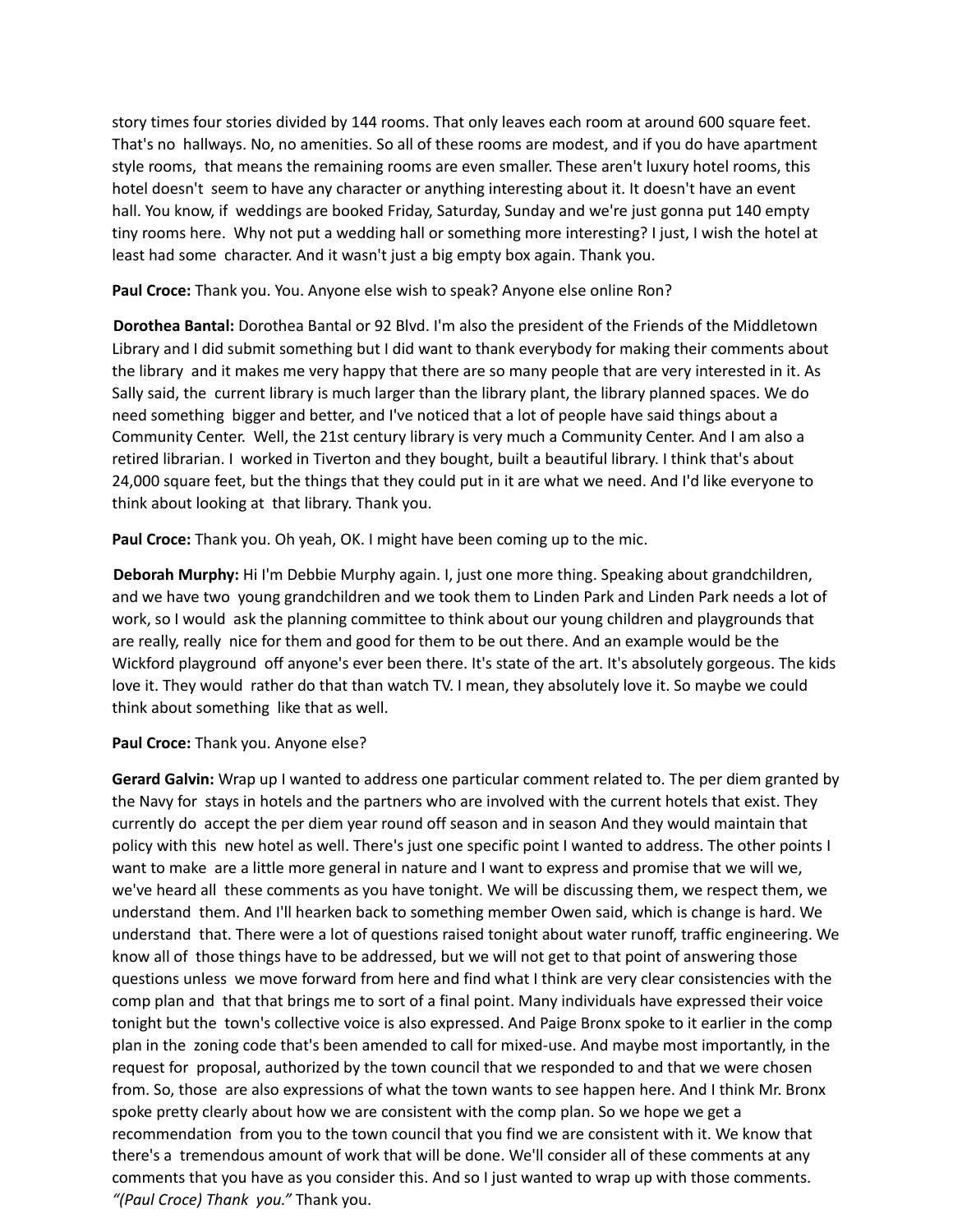**Ron Wolanski:** Mr. Chairman, we have one person Online with his hand raised. I believe it's Mr Bagwell. John, if that's you online, you need to unmute yourself.

**Paul Croce:** John, if you can hear, you have to unmute yourself. There you go.

**John Bagwill:** Have I unmuted now or not? *"(Paul Croce) Yes you have. We can hear you.* The Town went out and asked for outside groups to submit a proposal. And pretty clearly they're not doing this, but they have put together, you got one proposal and it's a proposal designed to, because this was a comp plan designed to make money for the developer. And I think to the extent you for example, open provide more open space, eliminate the hotel, basically what you've done is created a concept that might be, meet some of the comments tonight, but will not provide the revenue or a profit for the developer. So that's the town's problem. But so how do we, and I got one approach and that is that \$1,000,000 a year they may come in in additional revenue, perhaps the planning board can figure out where it can direct that money to some of the other open space in town that would replace some of the recreational opportunities that are now available in this space. But I think it's, I don't think you're going to find a developer that will come in and meet somebody, the observations and some of the comments tonight, without, I think they'll find themself unable to make the kind of profit that will encourage them to go ahead with this development. So anyway, that's my comment.

**Paul Croce:** Thank you, John. Do we have anyone else who wished to speak? Anyone here? OK, so our job then is to make a recommendation to the town council. Not only on this project in general, but any specific recommendations that the planning board wishes to make. On this proposal going forward, so my question is…

**Art Weber:** I think we also have to certify based on what we've heard tonight is consistent with the comp plan, right?

**Paul Croce:** Yes. So my question is, are you prepared to do that this evening or would you like some time to think about all of the comments that we heard before we put our recommendations together?

**Art Weber:** Well, I think we need to do something tonight, but I do think that the Council needs to get a list of everything that we've heard tonight. *"(Paul Croce) Yeah."* And I don't know if that's been captured, but I think when we make our recommendation on this, we need to include those comments because the Council needs to understand the concerns of citizens that came out here tonight and on the computer.

**Paul Croce:** My question was going to be can we, is it possible for us to get a transcript of this meeting? And do it in a timely way so that by the next meeting we could make recommendations.

**Ron Wolanski:** Well, a transcript means having a stenographer view the video.

**Paul Croce:** Well, something that captures all of the comments we heard tonight.

**Bill Nash:** Well, let me make it a little easier maybe. So. Look at. There's an awful lot of information here, and I don't want to be the one to delay this any further. It's been 20 years, right? Um, but. You know, there's a lot of good comments that came from the public tonight, some good comments I think from this board developers are sitting there and they've heard much of it. I would prefer to have them. Take those comments and spit out something else in short order, as short as they can do it, I don't. Feel 100% comfortable to make a determination in the comp plan tonight without seeing one more, one more conceptual plan. That's just my opinion, but that's where, that's where I fall.

**Paul Croce:** Make it brief please.

**Jim Karam:** I just want you, the committee to know, on behalf of the developers, we listened very, very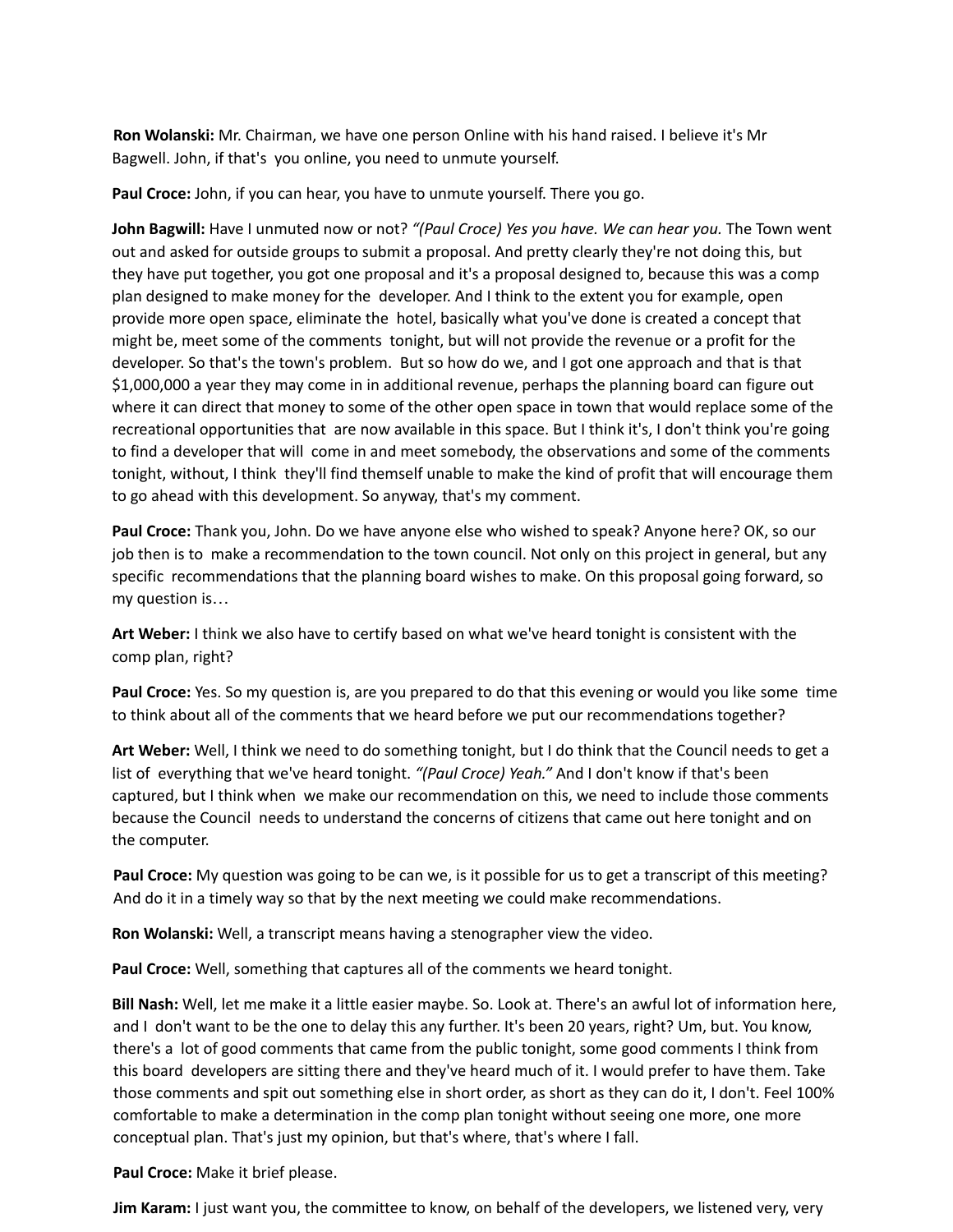hard this evening. I took notes on and will be happy to share the notes. There were many wonderful and good ideas. Some of them we will be able to incorporate and some of them we won't. But I want to echo what the last person said who is online. This development could never pay for every one of the ideas that we were given tonight. I just want that to be a reality. What I think this development will do will be a first step in paying for many of those developments, including traffic, traffic improvements and things of that nature. So I'm happy to share our notes with your notes and delivery.

**Paul Croce:** I don't think we need your notes. If we can get a transcript of the meeting, I would like to point out that this is the Planning Board's only opportunity to make recommendations to the Council before they go forward with this. It'll come back to us, but at that point, you know, it's a done deal as far as concept is concerned. So I would like to get something that reflects the comments from tonight distributed to the planning board, let us look at it and maybe prepare recommendations to the Council at the next meeting. *"(Ron Wolanski) That's fine."* By the way, this is, it has been a long process. You've waited a long time, but we're talking one month. So that we can make knowledgeable recommendations to the town council.

**Ron Wolanski:** Were you suggesting to have it on the next regular planning board agenda? *"(Paul Croce) Yeah."* May 11th. *"(Bill Nash) Yes."*

**Art Weber:** I think we need to do two things. We need to separate out the comprehensive plan. Number one for his consistency and I think that Mr Bronk, a magnificent job of putting that together for us and making sense where this plant gems with what we've written in our comprehensive plan, number one. But separately are the individual comments from everybody here, come, a lot of the comments that are made by a lot of you have nothing to do with the comp plan, but they are relevant concerns. I think we need to have a separate vote on the comprehensive plan and then perhaps we need to get going on the, how to forward the comments of concern from our citizens to the Council.

**Peter Regan:** Just to follow up on that. The Council will be holding another session just like this, another session, the purpose of which is to solicit input from the public. So I think one of the things Council is looking for from the Planning Board is the recommendation in terms of consistency with the comp plan, but also any specific recommendations that you have regarding the concept plan after hearing from the public, because the comments that were filed prior to this evening the Council will have access to the comments that were made tonight the Council will have access to, but they're also interested in your distillation of those comments and your suggestions.

**Paul Croce:** My concern is not with consistency with the comp plan, and I think a mixed-use development of this space is compatible with the comp plan. My concern are the details, the specifics and that's what I would like to see captured so that we can review them carefully before we make our recommendation. "*(Bill Nash) I agree."* John.

**John Ciummo:** Paul, I agree, we heard some prudent and powerful testimony tonight from Middletown residents. Very eloquent people that care about this town and I made a list of the hotel, crossing Community Center, library, stormwater, lighting, traffic study, playing fields or those are important issues to the citizens of this town and I certainly believe it falls in within the confines of plan, but these are major questions we have to sort out before we move on.

**Bill Nash:** I mean, it's been, it's been 20 years, right. And and here we are being put respectfully asked to make a recommendation after three hours of 2 1/2 hours of. Doing so I think that's a lot to ask. You know, I I'm not 100% convinced. I I'd like, and I'd like another couple of weeks. I'm even willing to come back doing a special meeting if need be.

**Paul Croce:** If, especially if the board would prefer a special meeting, I'm open to that as well. But I do think we need to see these comments and mull them over before we put our recommendations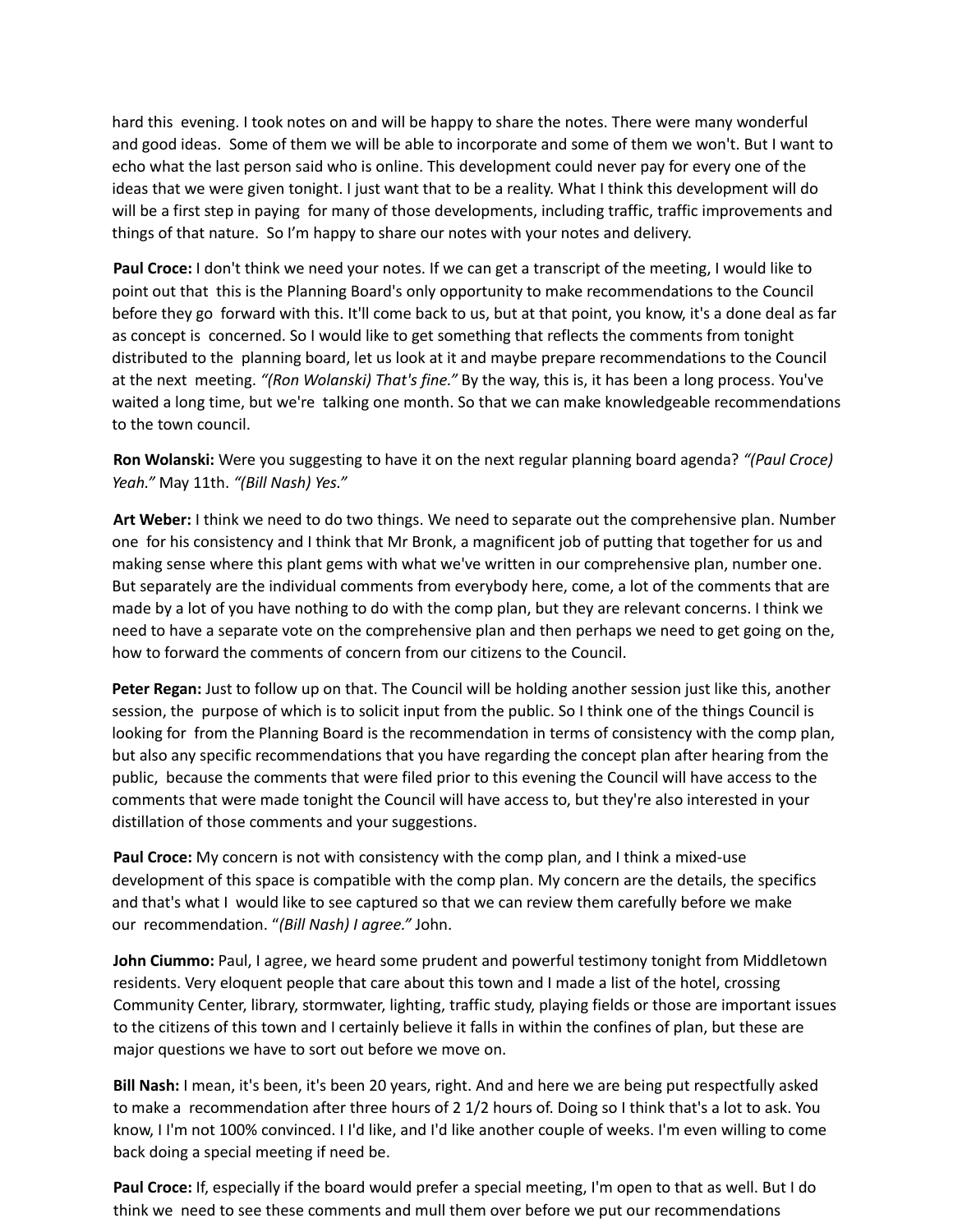together. *"(Art Weber) Can I add another comment?"* Yes, please go ahead.

**Art Weber:** I think It's important to go through one other thing, and I, It may be confusing to you, but it's not for us. Once this thing is, goes to the Council and the Council says it's OK, then a formal application has to be made by the developers at that point this board will go through this plan again, in three phases. The first one, which doesn't make any sense to you or me it's master plan approval. You would think master plan approval meant the world is perfect and let's go. No. It goes back to the conceptual idea that the developers have provided, OK. If it passes muster there, it gets more difficult and complicated because they have to come up with a preliminary plan, which includes everything you think that's important for engineering and traffic and all the lot of the little things we've talked about tonight are put in that preliminary plan. OK, maybe they pass muster, maybe they don't. The Towns Technical Review Committee also gets a look in between our analysis, these are the professionals in our town, the public works, and the engineers and everything else. So if it clears master plan and preliminary plan, then it goes to final plan. Final plan is what? If it's approved, will be done on that property. So we're a long way from saying this is a green light to go. We're debating what's going to go to the Council right now and then you're going to have a complete development review from this Planning Board and those three phases I just discussed. So it's going to be analyzed exactly the way it should be in a professional manner that we have. We do this all the time, so there's a long, long way to go. That's what I'm saying with a lot of eyeballs and examination and evaluation.

**Paul Croce:** Thanks, Art. That's a good summary. Any other comments? So let me know how the board feels in terms of receiving comments and would you prefer to do it at the next meeting or would you want to have a special meeting?

**John Ciummo:** I don't mind having a special meeting.

**Paul Croce:** We would at the next regular meeting.

**John Ciummo:** I don't mind having the special meeting.

**Bill Nash:** I wouldn't mind if we can fit it into the schedule. Sure.

**Paul Croce:** So why don't we do a poll to find a date for the special meeting? And get out some list of the comments as quickly as possible.

**Ron Wolanski:** I'm going to investigate the transcript options. So we'll figure that out one way or the other. You certainly have all the written comments that have been submitted today. And of course, folks can continue to submit written comments through the online survey or the paper form and those would be continually distributed to the board. So we'll figure out the best way to make sure we capture everything that was heard tonight.

**Paul Croce:** Yeah, 'cause, there are a lot of good comments made tonight that we need to see.

**Art Weber:** I have a question. Should we determine tonight, even though we're going to have another additional meeting to cover another portion of this, should we decide tonight whether we are in agreement that this is consistent with the comp plan?

**Paul Croce:** Yes or no? What's the sense of the board? How do you feel, deal with that?

Comments, Joe.

**Joe Pierik:** I think we should, I follow Art's direction on that.

**Bill Nash:** So. Yeah, I mean, I would, I would be OK with. I would say generally consistent with the comp plan if we can use language to that effect generally consistent, I would be comfortable with that. But I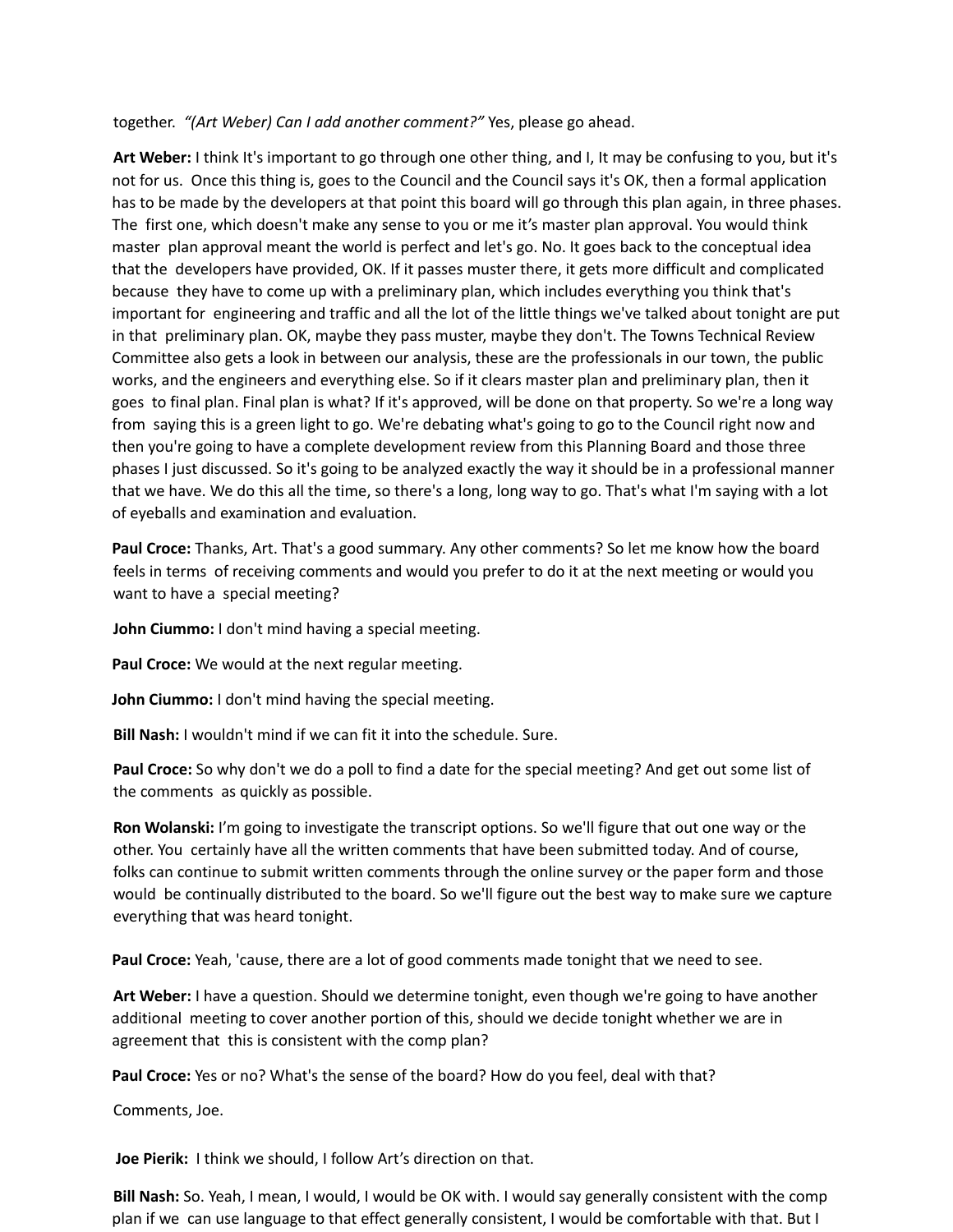wanna, I want, I'd like to ask the developers collectively, is there anything you've not to put, I guess I'll put you on the spot. Is there anything that you've heard here tonight that may cause you to, I mean radically or not maybe not even radically, but there is there anything that stands out that something that you may point to. I mean, the hotel was discussed an awful lot. You know, I'm not suggesting you eliminate that and come back to us, but is there anything that you heard tonight that may cause you to? Modify this in a way that is going to. In any, in any capacity that might,

**Paul Croce:** This is the plan they've brought before us. This is the one where..

**Bill Nash:** I just want to. I just like to see if we want to share that...

**Paul Croce:** We have to make recommendations on this plan.

**Bill Nash:** I understand. I just figured if they, if they're willing to answer that, then I I'd

like to hear. Jim.

**Jim Karam:** Look at our Hampton Inns. For the Hampton Inn hotels like, as Joe knows hotels, chains like prototypes, they want every hotel to look alike. That Hampton Inn doesn't look like any Hampton Inn in America. That was done in conjunction with the town of Middletown because we were in a historic district and they wanted it to look more appropriate to Newport and Middletown and Portsmouth and that's the design they came up with, we got that approved by Hilton and that's what we built. So in the same thing with the Homewood suites across the way, so will we, we work in this day.

**Bill Nash:** My question was, my question is more this plan is the one that you intend on bringing to

the Council?

**Paul Croce:** No, this is this is the plan that's in front of us now.

**Peter Regan:** I'm going to interrupt just for a moment. Mr. Galvin said that they had listened to the comments they were going to take it, those comments, into consideration, so I don't know that it's appropriate to set, to ask them right at this moment, are you going to make any changes to the plan? At you know when they haven't had the time to digest those.

**Paul Croce:** Not only that, we have to make recommendations to the Council as to what we think about the incident.

**Peter Regan:** They were going to, that they'd listen to those plans and taking notes and they were going to take them into consideration.

**Gerard Galvin:** Well, if I but I think the district Mr. Nash's point my sense from my work with this team is that this plan, you know, substantially is going to be the substance of these elements, the hotel, the retail and the apartments. Those are elements that *"(Bill Nash) community space"* the open space. *"(Bill Nash)* Community space." the community space, correct. We have listened to these and there are elements of those concerns raised tonight that we will certainly discuss and try to incorporate or address. But in terms of, you know, elimination of the hotel or drastic reduction of that, I think those would be a non-starter for the development team. *"(Bill Nash) That's fair."* If it can't happen without these elements, insubstantially, the size and format that they exist. I, we would appreciate a iteration of general consistency with the comp plan tonight, which would allow us I think, to start planning and thinking about how do we incorporate some of these things. How do we present to the Council? How do we address some of these things? *"(Bill Nash) Understood"* With that initial hurdle having been crossed.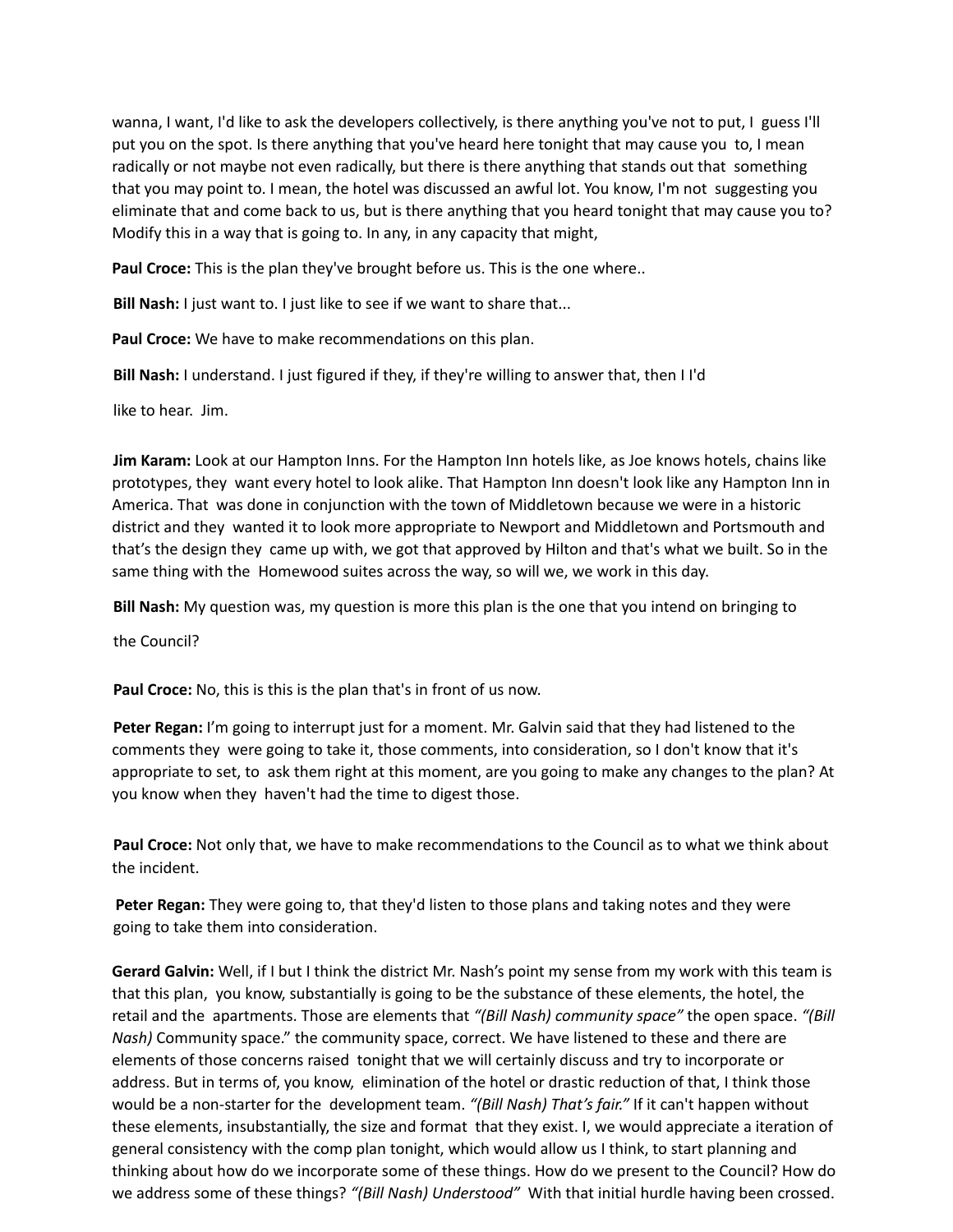**Bill Nash:** Yeah, that's fine. That's what I was looking for.

**Paul Croce:** Thank you, Mr Galvin, I would like to understand, based on the comment you just made, eliminating the hotel is a nonstarter. Is that correct?

**Gerard Galvin:** I'd have to say, you know, certainly we'll talk about it, but I think this team has come together with expertise in these three areas trying to answer the request for proposal. And this is what they were able to put together to make it work, that for them, while addressing the many needs that they could link to in the comp plan. And so…

**Paul Croce:** You haven't said that the hotel is a nonstarter.

**Gerard Galvin:** Well, again, so that question was asked two minutes ago and my perception working with my clients so far is that yes, that would be a non-starter. That this team in this project could not advance without that being part of this proposal.

**Paul Croce:** I just wanted to get that on the record. Thank you. I Before we take a vote on consistency with the comp plan, I have a question. If we were to vote this evening on the consistency of this proposal with the comp plan. Does that in any way restrict us with any recommendations we would make to the town council.

**Peter Regan:** No. No and just so you understand this, this process, you know, the town is entered into an agreement with this development team, whereby we've agreed to work with them and nobody else for a certain period of time till we either reach agreement on a development going forward or we decide that we can't reach agreement on that. And so, this is just part of that process to solicit input from the public as well as recommendations from this Board that will then go to the Council and the Council will do this all over again with, and review any revisions that the development team may make in the plan as a result of what happened this evening and as a result of your recommendations, yes.

**Paul Croce:** It is just and just for clarity, if we were to vote on consistency of this proposal with the comp plan, what we are essentially saying as is that the concept of a mixed-use development of this space that includes residential, commercial and community space, is compatible with the comp plan? It says nothing about the details within the plan. Is that correct?

**Peter Regan:** You're saying whether this plan is generally compatible with the comprehensive plan *"(Paul Croce) Yes."* that the plan that's been presented to you this evening? *"(Paul Croce) Yes."* And then with the idea that you are going to at the next meeting to give any specific recommendations *"(Paul Croce) Yes."* that you have with regard to the details of the plan.

**Paul Croce:** OK, I just wanted to make that clear to the members of the Board and the members of the public.

**Bill Nash:** Can I capture that in a motion what Peter just said? Both concepts general consistency and further recommendations. I'm good with that.

## **Paul Croce:** BJ you have a comment?

**BJ:** I believe in the general consistency of this. I do have my personal views and I think that others of the committee might have it also about the details and it's the details that we've become hung up on. And we haven't seen the, what is it, the forest for all the trees.

**Paul Croce:** And before I call for a motion. Then Mr. Viveiros, this is a public workshop. Let's hear your comment.